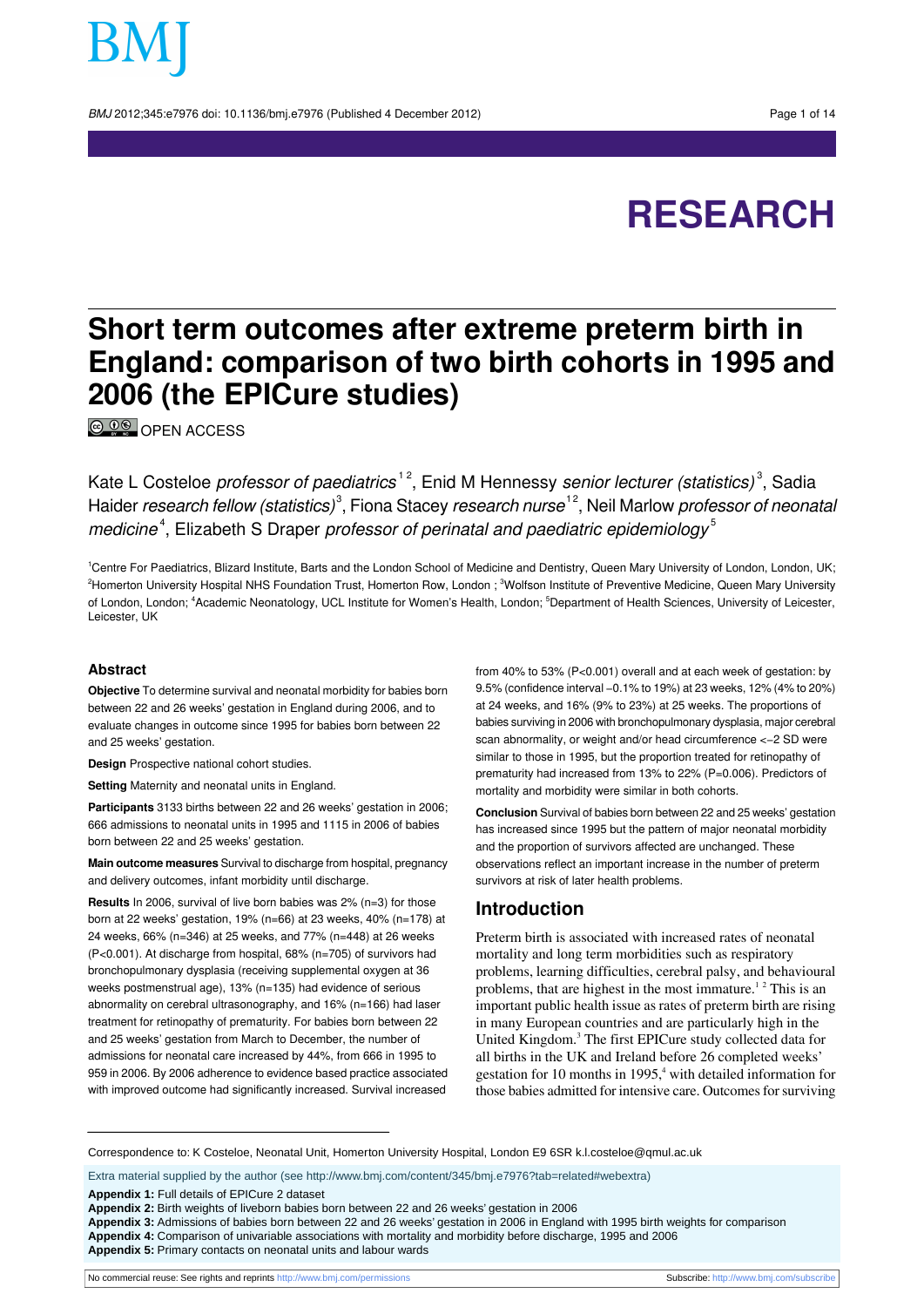children have been reported to the age of  $11<sup>5</sup>$  Since 1995 there has been emphasis on several evidence based interventions to reduce neonatal morbidity. These include increased use of antenatal corticosteroids to promote lung maturation, <sup>6</sup> strategies to avoid neonatal hypothermia at birth,<sup>7</sup> increased use of surfactant replacement,<sup>8</sup> and reduction in the use of postnatal corticosteroids given to prevent bronchopulmonary dysplasia but now thought to be associated with increased cerebral palsy.<sup>9</sup> From around 2001 neonatal services in England have been organised into clinical "networks" aiming to centralise delivery and intensive care for the most immature infants into tertiary hospitals with greater experience and 24 hour access to neonatal specialist staff.<sup>10</sup> Regional population based data from the UK show reduced mortality for births before 26 weeks' gestation since 1995.<sup>11</sup> It is less clear whether there has been change in survival without major morbidity. Reduced severe developmental delay and disability were reported for cohorts from Victoria, Australia, for babies with birth weights below 1000 g in 1997 and 2005.<sup>12</sup> In hospital based populations of babies born before 25 weeks' gestation in the United States in 1999-2001 and 2002-04, however, there were no significant changes either in survival or in the prevalence of neurodevelopmental impairment.<sup>13</sup>

Information about the likelihood of survival and childhood impairments is important when discussing clinical decisions with parents and planning services and should be based on the best available data. We have outcomes for births before 26 weeks' gestation in England from the EPICure study of births in 1995. To know whether these outcomes can be extrapolated to babies born in 2006 and more recently requires an understanding of whether the prediction of outcome based on early findings has changed in relation to changes in clinical practice.

EPICure 2 was designed to measure survival and morbidity after extreme preterm birth in 2006 in England and to compare outcomes with outcomes for children in the first EPICure cohort. The first EPICure study recruited births up to and including 25 completed weeks of gestation (that is, up to 25 weeks and 6 days' gestation). In recruitment for EPICure 2 this was extended to include all births at 26 weeks gestational age (that is, 26 weeks and 0 days to 26 weeks and 6 days) both because of a lack of reliable data for babies born at 26 weeks and because babies at this gestation routinely receive active care at birth, forming a useful comparator group. We report outcomes until initial discharge from hospital for babies born in 2006 between 22 and 26 weeks' gestation and compare outcomes for babies born between 22 and 25 weeks in 1995 and 2006.

### **Methods**

### **Data collection, completeness, and quality**

#### Births in 2006

Details of all births reported between 22 and 26 weeks' gestation, or more immature but with birth weight over 400 g, were collected prospectively in all 182 maternity hospitals in England. All low risk midwife led centres were contacted early in 2007 to collect details of any births meeting these criteria. To avoid duplication of national data collection we carried out this data collection in collaboration with the Centre for Maternal and Child Health Enquiries. Terminations of pregnancy have been reported separately<sup>14</sup> and, together with information on births to mothers not usually resident in England, are excluded from this analysis.

We identified contacts in the labour ward and neonatal unit of each hospital to lead the data collection. Monthly logs of eligible births were returned to the EPICure office for monitoring and validation. A member of the study team visited hospitals to collect and complete missing forms and data items. Data were double entered on a bespoke database with intervariable and intravariable range checks to facilitate the highest possible data quality. National data based on gestation at birth were not available at the time of data collection so final checks of completeness were limited to those areas where gestational age based data are routinely collected. The dataset used in 2006 was based on that used in 1995; a complete list of itemsin the dataset is provided in appendix 1.

#### Comparison between births in 1995 and 2006

In 1995 data enabling confirmation of gestational age were collected only for those babies admitted for intensive care. Our comparisons are therefore between admitted babies born between 22 and 25 weeks' gestation from the 2006 cohort and, to standardise the geographical area, the subset of 666 admitted babies from the 1995 cohort who were born in England.

In 1995, cohort data collection was from 1 March to 31 December. Analyses for the 2006 cohort were run on the whole year and then separately for 1 March to 31 December. There were no large differences; the difference in survival was 0.7%, and the largest difference for any other outcome was 1.3% for treated retinopathy of prematurity. Data are therefore presented for the whole year for 2006 and the 10 month period in 1995.

#### Gestational age

For both cohorts we based the estimation of gestational age on accepted current best practice. In the 2006 cohort, the earliest ultrasound dating scan was used and, in the absence of any scan, the date of the last menstrual period if it was certain.<sup>15</sup> In the absence of either scan or certain dates, we based gestation on clinical estimation. In 1995 we based gestation on date of last menstrual period unless a dating ultrasound scan performed before 20 weeks' gestation was discrepant by over 14 days.

Recalculation of gestational age of births in 2006 with the algorithm used in 1995 resulted in a median increase in gestation of 0.2 days and a reduction of total births estimated to be between 22 and 26 weeks' gestation from 3133 to 3088. As survival and major morbidities were within SD 0.5% of each other, we used the 2006 estimate throughout.

#### **Principal outcomes**

#### **Survival**

We measured survival for both cohorts to discharge from hospital. In 2006 survival was calculated based on babies alive at the onset of labour, babies born alive, babies admitted for intensive care, and babies who survived seven days or more. The population alive at the onset of labour was defined by the documented presence of a fetal heart rate either when labour was first diagnosed or caesarean section started or by live birth. In 1995 survival was based on admissions and those surviving seven days or more.

#### **Morbidity**

For babies surviving to discharge from hospital we recorded continued oxygen supplementation at 36 weeks' postmenstrual age (bronchopulmonary dysplasia), findings on cerebral ultrasonography, treated retinopathy of prematurity, surgically treated necrotising enterocolitis, and growth (weight and head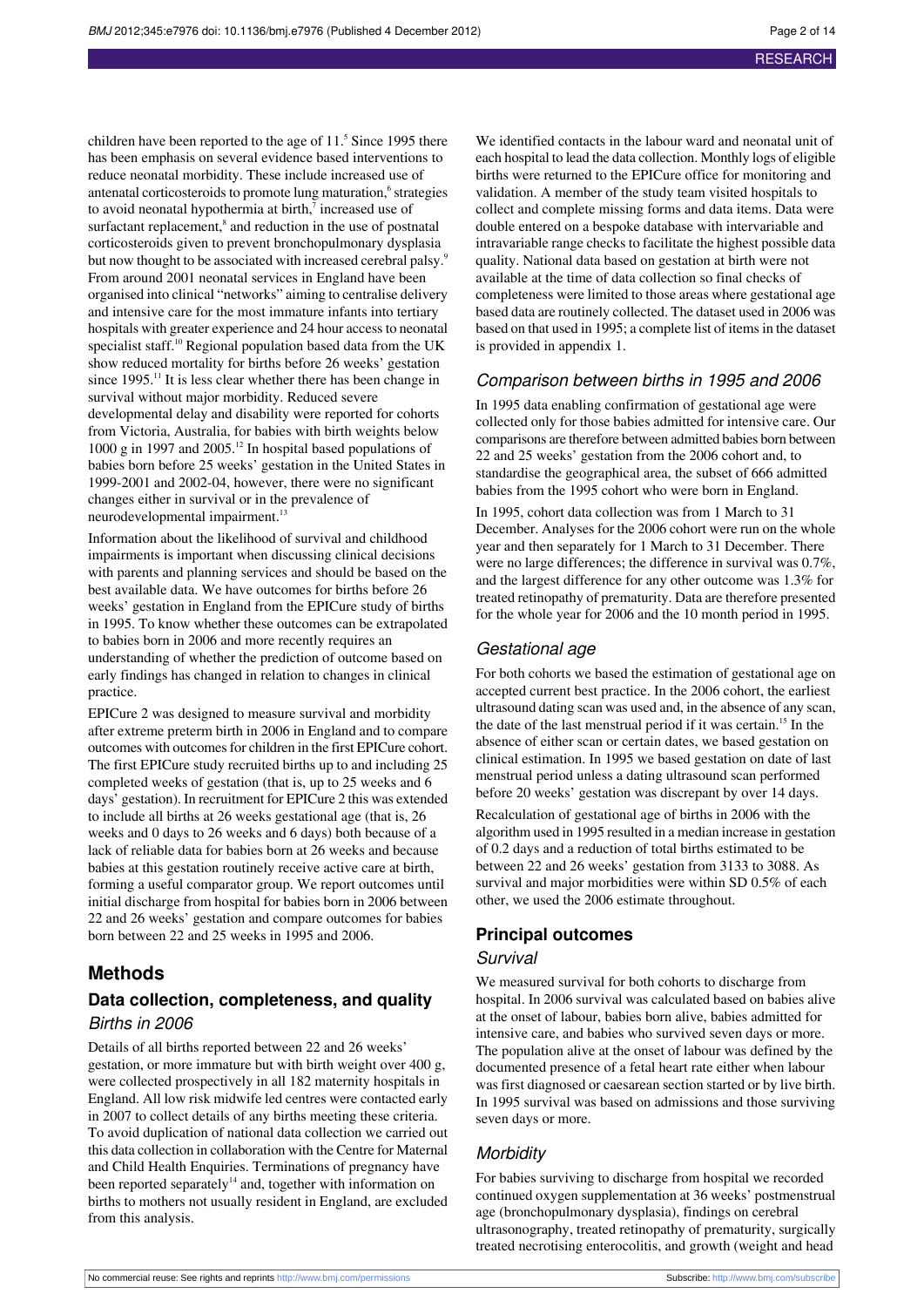circumference) using the same definitions as in 1995.<sup>4</sup> For 2006 births we additionally recorded details of infections with positive results on blood culture and the severity of both

bronchopulmonary dysplasia (moderate disease: no mechanical support and receiving less than 30% or  $\leq 0.1$  L/minute oxygen; severe disease: mechanical support or higher oxygen concentrations, observations made at 36 weeks' postmenstrual age)<sup>16</sup> and retinopathy of prematurity (stages I-V).<sup>17</sup> Findings on cerebral ultrasonography are presented for the last scan data that were available.

Survival without major morbidity was defined as survival to discharge without severe changes on cerebral ultrasonography (no ventrigulomegaly, echodense haemorrhagic parenchymal infarction, porencephaly, or periventricular leucomalacia ) on any scan, "severe" bronchopulmonary dysplasia,<sup>16</sup> retinopathy of prematurity ≥stage 3, or laparotomy for necrotising enterocolitis.

#### Determinants of death and major morbidity

We developed prediction models using those items known within 24 hours of birth that had been used in the analysis of the 1995 cohort.<sup>4</sup> These models were used to investigate any changes between 1995 and 2006 (cohort effect) in the survival of admitted babies and major morbidity (major cerebral injury on ultrasonography, bronchopulmonary dysplasia, continued use of supplementary oxygen at 40 weeks' postmenstrual age, and treated retinopathy of prematurity).

#### **Statistical analysis**

Outcomes were summarised as proportions, means, and medians, as appropriate. We used logistic, linear, and centile regressions, respectively, to investigate the effect of gestational age (in decimal weeks). For each week of gestation, we report exact 95% binomial confidence intervals of percentages and percentage differences.

In the prediction models we used interaction terms to test whether the associations of variables with outcomes were different in the two cohorts. Any unexplained differences between 1995 and 2006 were tested using "cohort" as a variable, thus cohort is included in all the models. We used multivariable logistic regression with a manual forward stepwise procedure with replacement.

Stata statistical software (release 10.1; College Station, TX) was used for all analyses and Kaplan-Meier survival curves. No allowance was made for multiple tests, and significance wasset at P≤0.05.

# **Results**

### **2006 cohort**

A total of 3378 births were reported to the study centre. Consideration of ultrasound scans and menstrual dates confirmed the gestation of 236 to be outside the range 22-26 weeks. Data for nine other births were excluded, two at parental request and seven, all of whom were either stillborn or died in the delivery room, because there was inadequate information to determine gestational age. The 3133 births in which gestation was confirmed as between 22 and 26 weeks form the basis of our analysis (table [1⇓](#page-7-0)). One baby was stillborn in a midwife led maternity unit, 34 (19 live births) were born at home, and 27 (19 live births) were born elsewhere outside the hospital.

For 3039 (97%) fetuses, gestation was confirmed by ultrasonography; the median gestation at the first dating scan was 12 weeks and 4 days(interquartile range 11 weeks 1 day-14

No commercial reuse: See rights and reprints <http://www.bmj.com/permissions> Subscribe: <http://www.bmj.com/subscribe>

weeks 5 days). Of the 94 remaining, menstrual dates were certain for 16 and the gestational age for 78 was agreed by clinical assessment; in three of these the paediatricians revised the obstetric assessment. Validation of the data for the East Midlands and Yorkshire regions with data from the neonatal survey<sup>18</sup> indicated a match for over 98% cases before the final completion of the cohort.

Of the total of 3133 babies, the proportion known to be alive at the onset of labour (n=2326) ranged from  $57\%$  (n=272) at 22 weeks' gestation to 81% (n=594) at 26 weeks, (P<0.001 table [1⇓](#page-7-0)). Of 1099 stillbirths, 715 were antepartum and 292 were intrapartum; the time of fetal death of the 92 other was unknown.

#### Status at delivery and care at birth

Of the 2326 babies known to be alive at the onset of labour, 2034 were born alive; the proportion ranged from 56% (n=152) at 22 weeks' gestation to 98% (n=580) at 26 weeks (P<0.001; table 1[⇓\)](#page-7-0). The proportion of liveborn babies for whom active stabilisation was withheld at birth decreased with increasing gestation: 73% (111/152) at 22 weeks, 16% (55/338) at 23 weeks, and <2% (23/1535) at 24-26 weeks (table [1⇓](#page-7-0)). Of the 78 babies born after 23 completed weeks for whom stabilisation was withheld, six (8%) had a potentially lethal malformation known before, or apparent at, birth. Three babies were admitted to a neonatal unit for palliative care; all died within 24 hours of admission.

Of the liveborn babies offered stabilisation, 95% (1751/1838) had endotracheal intubation and 72% (1303/1810) were treated with surfactant in the delivery room. Delivery room surfactant use increased linearly with gestational age from 46% (19/41) at 22 weeks' gestation through 66% (183/276) at 23 weeks to 77% (435/565) at 26 weeks (P<0.001). Occlusive wrapping to prevent hypothermia was applied at birth to 62% (1176/1891) of liveborn babies, increasing from 16% (24/148) at 22 weeks' gestation through 53% (169/321) at 23 weeksto 72% (376/525) at 26 weeks (P<0.001). The frequency of hypothermia at admission reduced with increasing gestational age (table  $1\downarrow$ ), even after adjustment for the use of occlusive wrapping: odds ratio 0.54 per week (confidence interval 0.46 to 0.62). Full details of birth weight for liveborn babies and those admitted for neonatal intensive care by gestation, sex, and plurality are provided in appendices 2 and 3.

#### **Survival**

Survival to 28 days and to discharge from hospital rose with increasing gestational age (table [1⇓](#page-7-0)). For the lower gestational ages, because death was more common in the delivery room, there are important differences in survival to 28 days and to discharge from hospital when it is expressed using admissions rather than live births as the denominator. In 2006, babies died on average 6.7 days (confidence interval 4 to 9 days) later per additional week of gestational age (fig [1⇓\)](#page-13-0). Median length of stay in hospital for all survivors was 102 days (interquartile range 86-113 days), decreasing from 124 days at 22 weeks' gestation to 134 days at 23 weeks and 91 days at 26 weeks (P<0.001; table [1⇓](#page-7-0)).

#### Interventions

Antenatal steroids-Of liveborn babies, 76% had been exposed to antenatal steroids, increasing from 14% at 22 weeks' gestation to 58% at 23 weeks, 84% at 24 weeks, 88% at 25 weeks, and 86% at 26 weeks; 46% overall received a complete course. Between 24 and 26 weeks' gestation, 55% of babies admitted to neonatal intensive care received a complete course of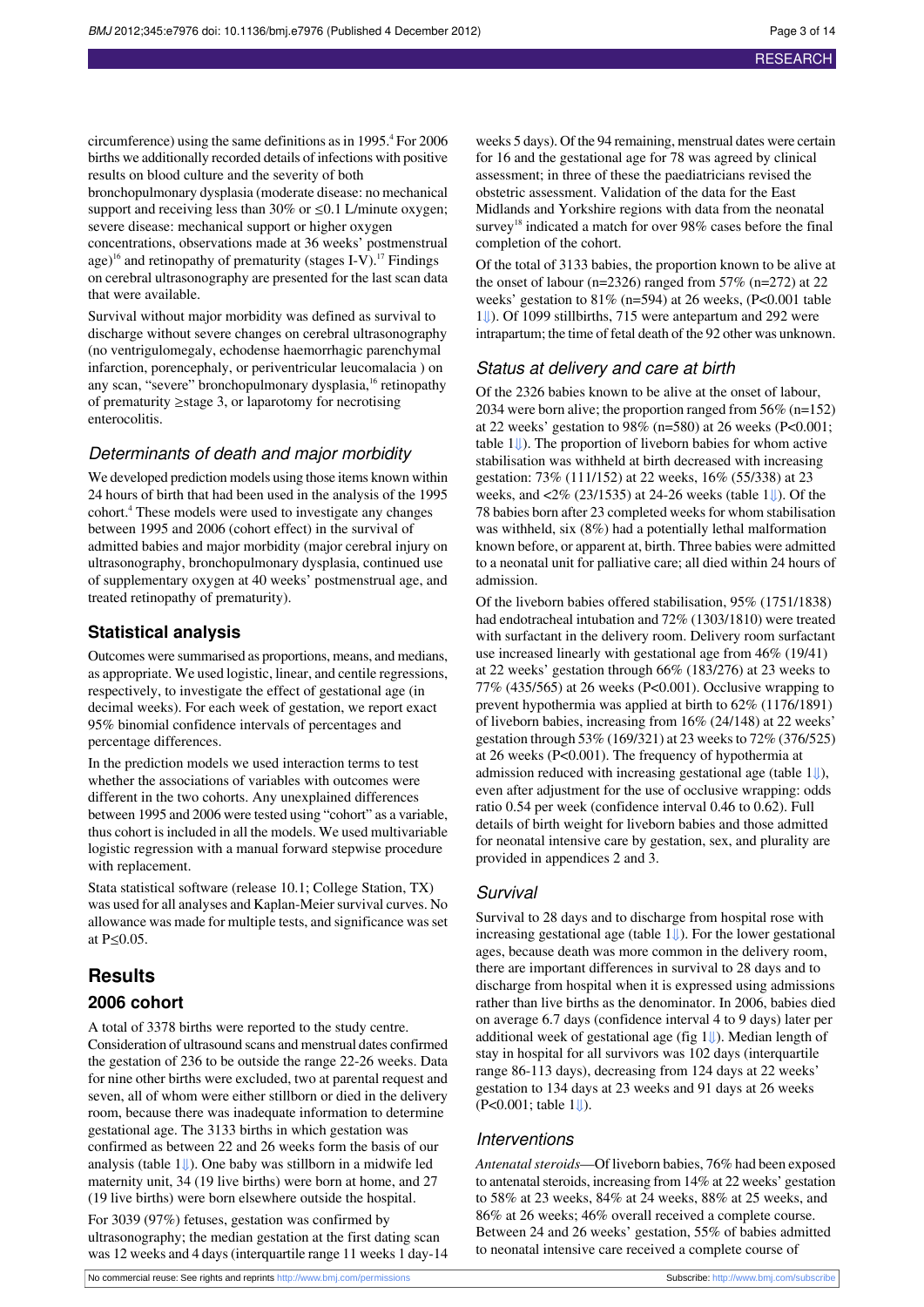antenatal steroids compared with 30% at 23 weeks' gestation; table 1[⇓\)](#page-7-0).

*Surfactant*—Of the 1281 admitted babies known to have been treated with surfactant replacement in the delivery room, 931 (72%) received at least one further dose after admission. A further 361 of the 377 babies who did not receive surfactant in the delivery room were treated after admission, so that 99% of babies admitted received some surfactant treatment.

*Nutrition*—All but one of the surviving babies received parenteral nutrition in the days after birth; 96% received maternal breast milk at some time and 42% continued to receive some breast milk at discharge from hospital. Rates of breast feeding did not vary significantly with gestational age.

*Postnatal steroids*—Steroids were used to aid the weaning of babies from ventilation in 16% (161/1039) of survivors (21% (122/593) born before 26 weeks of gestation), starting at a median age of 29 days (interquartile range 20-45) and given for a median of 12 days (8-20). No baby was started on steroids for this indication within the first seven days. Of the surviving treated babies, 150 (94%) were prescribed dexamethasone: median starting dose 0.2 mg/kg/day (interquartile range 0.15-0.5). Steroid use was more common at lower gestational ages (P<0.001); the timing of commencement, duration of use, and starting dose did not change with gestation.

#### Major morbidity in survivors to discharge

*Respiratory morbidity*—Of the 761 babies who were still alive at 36 weeks postmenstrual age and still receiving supplementary oxygen, 293 (39%) were classified as having moderate and 468  $(61%)$  as severe bronchopulmonary dysplasia; three  $(1%)$  of the moderate group and 44 (9%) of the severe group died without leaving hospital. Of the survivors, 36% of the moderate and 62% of the severe group were discharged home with supplementary oxygen.

*Findings on cerebral ultrasonography*—Unlike the other major morbidities, the proportion of surviving babies who had a severe abnormality reported on cerebral ultrasonography (13%, 95% confidence interval 11% to 15%) was not related to gestational age (table [2⇓](#page-9-0)).

*Treated retinopathy of prematurity*—Of the 166 surviving babies who had laser treatment for retinopathy, 150 (90%) had stage 3 to stage 5 disease, and 162 (98%) had both eyes treated.

*Laparotomy for necrotising enterocolitis*—Laparotomies for necrotising enterocolitis were performed in 79 (8%) surviving babies. Details were not collected for episodes of necrotising enterocolitis treated medically.

Overall 423 (41%) of survivors to discharge from hospital had no reported major morbidity.

#### **Comparison of outcomes for children born in 1995 and 2006 between 22 and 25 weeks' gestation**

#### Characteristics of admitted babies

Table 3[⇓](#page-10-0) gives comparative characteristics for the two cohorts. The number of admissions for neonatal care of babies born from March to December with gestational age between 22 and 25 weeks increased by 44% from 666 in 1995 to 959 in 2006. The numbers of admissions varied by ethnic group, being higher for babies born to Afro-Caribbean women and those from the Indian subcontinent, so that the proportion of babies born to white women decreased significantly (table 3).

From 1995 to 2006, the proportions of admitted babies born after exposure to tocolytics and antenatal steroid increased, as did reports of birth after a clinical diagnosis of chorioamnionitis, while the prevalence of antepartum haemorrhage decreased. In contrast, the proportion of singleton births, boys, and births by caesarean section, both before and after the onset of labour, and the distribution of birth weight by gestation were similar between the two cohorts. Improved early condition of babies born in 2006 was reflected in more having a heart rate over 100 beats per minute by five minutes, many fewer having admission temperatures below 35°C, and lower median and mean clinical risk index for babies (CRIB I) scores<sup>19</sup> (table 3).

#### Changes in survival

Survival to discharge from hospital for all admitted babies born between 22 and 25 weeks' gestation increased from 40% (266/666) in 1995 to 53% (593/1115) in 2006, an increase of 13% (95% confidence interval 8% to 18%). Survival increased at each week of gestation: by 9.5% (−0.1% to 19%) at 23 weeks, 12% (4% to 20%) at 24 weeks, and 16% (9% to 23%) at 25 weeks. This improved survival reflects the greater numbers of babies surviving the first week after birth; the probability of survival for babies at each week of gestation for those who survived the first seven days was no different between the two cohorts (fig 1). $\downarrow$ 

The median age at death in 2006 was 7 days, compared with 2 days in 1995; this is reflected in changes in the reported principal cause of death in the babies who died: fewer deaths in 2006 were attributed to very early respiratory failure (pulmonary insufficiency) and more to later complications of prematurity: infection and necrotising enterocolitis (table 4[⇓\)](#page-11-0). Expressed as a proportion of those alive on the seventh day, in 2006 death from infection was 4% higher (95% confidence interval 0.5% to 7%) and death from necrotising enterocolitis was 4% (2% to 6%) higher.

#### Hospital stay

The median length of stay in hospital for all survivors decreased from 119 to 111 days (−8 days, 95% confidence interval −15 to −1 day); there was no change at 23 weeks' gestation, a decrease of 16 days at 24 weeks, and a decrease of 10 days at 25 weeks

#### Changes in neonatal morbidities

The prevalence of major morbidities in survivors in 2006 was strikingly similar to 1995, with no differences in the proportions with bronchopulmonary dysplasia, major cerebral injury (ventriculomegaly, haemorrhagic parenchymal infarcts, or parenchymal cysts) on the last available ultrasound scan (fig [2⇓](#page-13-1)), or of the decrease in the SD score for birth weight and occipitofrontal circumference between birth and the expected date of delivery (fig 3[⇓\)](#page-13-2). In contrast, the proportion of babies discharged while still receiving supplementary oxygen (41%) had increased by 7% (95% confidence interval −0.2% to 14%) and the number who had laser treatment for retinopathy of prematurity increased overall by 8% (3% to 13%; fig 2), this difference was unaffected by gestational age.

#### Determinants of outcomes

The univariable associations were strikingly similar between the two cohorts (see appendix 3). The most notable changes were, firstly, the weakening of the relation between hypothermia and death and, secondly, the lack of association between transfer after birth with either severe abnormality on cerebral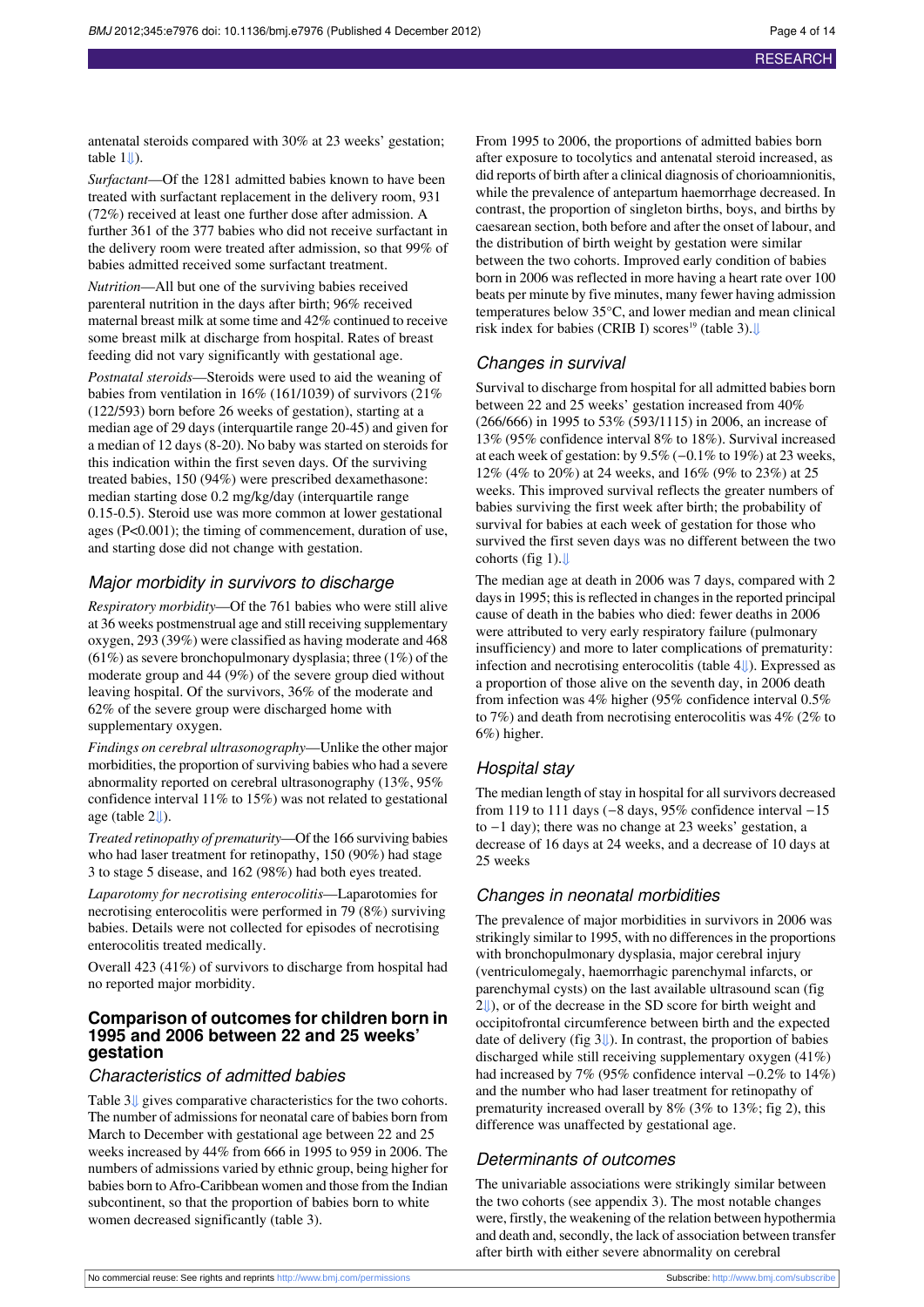ultrasonography or prolonged requirement for oxygen. This occurred despite an increased proportion of babies being transferred within 24 hours of birth (table [3⇓](#page-10-0)). Antepartum haemorrhage and CRIB I score showed different associations in the two cohorts (see appendix 3). In the multivariable prediction models, the perinatal variables in table [5⇓](#page-12-0) were significantly associated with one or more adverse outcome in the combined cohorts and, with the exception of CRIB I score, similarly when we considered each cohort separately. The association between CRIB I score and death before discharge was different between the two cohorts (odds ratio 0.93, 95% confidence interval 0.97 to 0.99).

Two variables, neither of which was predictive with any outcome in the combined cohorts, had significant associations in one cohort when we considered them independently: transfer within 24 hours of birth with severe abnormality on cerebral ultrasonography in 1995 and antepartum haemorrhage with survival in 2006. CRIB I score was associated with treated retinopathy of prematurity in 2006 (odds ratio 1.10, 95% confidence interval 1.02 to 1.18) but not in 1995.

The effect of cohort (table [5⇓](#page-12-0)) describes the risk of adverse outcomes after adjustment for the condition of the baby in the first 24 hours. For each outcome considered the risk was greater in 2006 but only significantly so for treated retinopathy of prematurity, suggesting that the improvement observed in survival relates to improved early condition rather than to any later factors.

#### **Discussion**

This study tracking outcomes of extremely preterm births in a large geographically defined population showed improved survival in 2006 compared with 1995 and several markers of improved clinical practice. Despite this, the pattern of major short term morbidities and the associations between early clinical items and adverse outcomes were similar.

EPICure 2 represents the first opportunity to report the changes over time for perinatal and neonatal outcomes of a whole country's extremely preterm births. Planning support for survivors of preterm birth requires an understanding of their needs through childhood and adolescence into adult life. The survivors from the first EPICure study, who were born in 1995, form the largest reported population based cohort of extremely preterm survivors; their follow-up has documented a range of problems associated with preterm birth with lifelong implications.<sup>5 20-23</sup> EPICure 2 provides not only more recent information but also the opportunity to study any changes in the pattern of morbidity in survivors so that we can better understand whether the longer term outcomes of the 1995 EPICure cohort are valid for babies born more recently.

We decided to limit the study to England for practical reasons in anticipation of around 3500 births and 1650 admissions; in 1995 there had been no differencesin major morbidities between England and the other UK countries and Ireland. We included births at a gestational age of 26 weeks in 2006 because of lack of population based data for those babies and because such babies are routinely offered intensive care, thus providing a useful comparator group. We found no stepwise differences in outcome between 25 and 26 weeks, rather a continuum of morbidity-free survival across the gestation range.

The rates of preterm birth in the UK, while lower than in the US, seem to be higher than in other European countries.<sup>3</sup> The significant increase in admissions before 26 weeks' gestation between the two cohorts needs to be better understood. In the East Midlands Region of the UK, there was no increase in

extremely preterm admissions over the same time period,<sup>11</sup> suggesting that there might be geographical variation. The change in the ethnicity profile between the two cohorts is difficult to interpret and takes no account of new waves of immigration over this period, which covers the incorporation of Eastern European countries in to the European Union with associated economic migration into the UK; details of the country of birth of the mother were not collected.

Overall survival in 2006 has increased since 1995, although not significantly for births before 24 weeks' gestation. This change results from improved survival to the end of the first week, with little difference thereafter. There is evidence of increased adherence to evidence based practice in 2006, which could account for improved condition of babies shortly after birth and explain improved outcomes in the first week. The prevalence of major morbidities in survivors, however, seems not to have improved either when evaluated alone or after adjustment for status within 24 hours of birth.

The apparent absence of improved survival in 2006 after the first week is clinically important. Increased survival in the first week could result in a population entering the second week at higher risk of complications because of the survival of babies who would previously have died. This is supported by increased reporting of sepsis confirmed by blood culture and necrotising enterocolitis as the primary cause of death in those surviving the first week. Set against this, the lack of improvement in somatic or head growth over the admission to neonatal intensive care and the high rates of nosocomial infection reported in 2006 emphasise the urgency of developing safe and effective strategies to improve early growth and prevent late infective complications if further improvement in outcome is to be achieved. In this context three aspects of care after admission are noteworthy.

Firstly, from around 2003 the historical dispersed pattern of provision of neonatal intensive care in England was reorganised into networks with designated tertiary neonatal intensive care units and improved access to dedicated postnatal transfer services.<sup>24</sup> Despite encouragement of antenatal maternal transfer, 42% of live births at less than 26 weeks' gestation in 2006 took place outside the tertiary centres, and the proportion of babies transferred within 24 hours of birth for intensive care had increased significantly since 1995 (table [3⇓](#page-10-0)). Perhaps because of better trained and equipped transport teams, however, babies transferred in 2006 did not show the adverse outcomes associated with transfer seen in 1995 (table 5).[⇓](#page-12-0)

Secondly, in 2006 the use of postnatal steroid in survivors declined from 71% to 21% and median length of treatment declined from 21 to 12 days. In the 1995 cohort this was associated in a dose dependent manner with severe motor impairment at 30 months. $25$  Furthermore, it is likely that the median starting dose (0.2 mg/kg/day) is lower and the overall exposure to steroid greatly reduced.

Thirdly, the use of any maternal breast milk in survivors, associated in 1995 with improved psychomotor developmental index at 30 months,<sup>22</sup> increased in 2006 for those born before 26 weeks from 86% to 96%. In 2006, 43% of all surviving babies were receiving breast milk at discharge.

The emerging picture would seem to favour improved outcomes and yet the pattern of major neonatal morbidities (fig  $2 \downarrow$ ) is strikingly similar to that in 1995. The observed increase in treated retinopathy of prematurity might represent a change of practice, with improved access to retinal screening and ophthalmologists recommending treatment at earlier stages of disease. Likewise the observed increase in the number of babies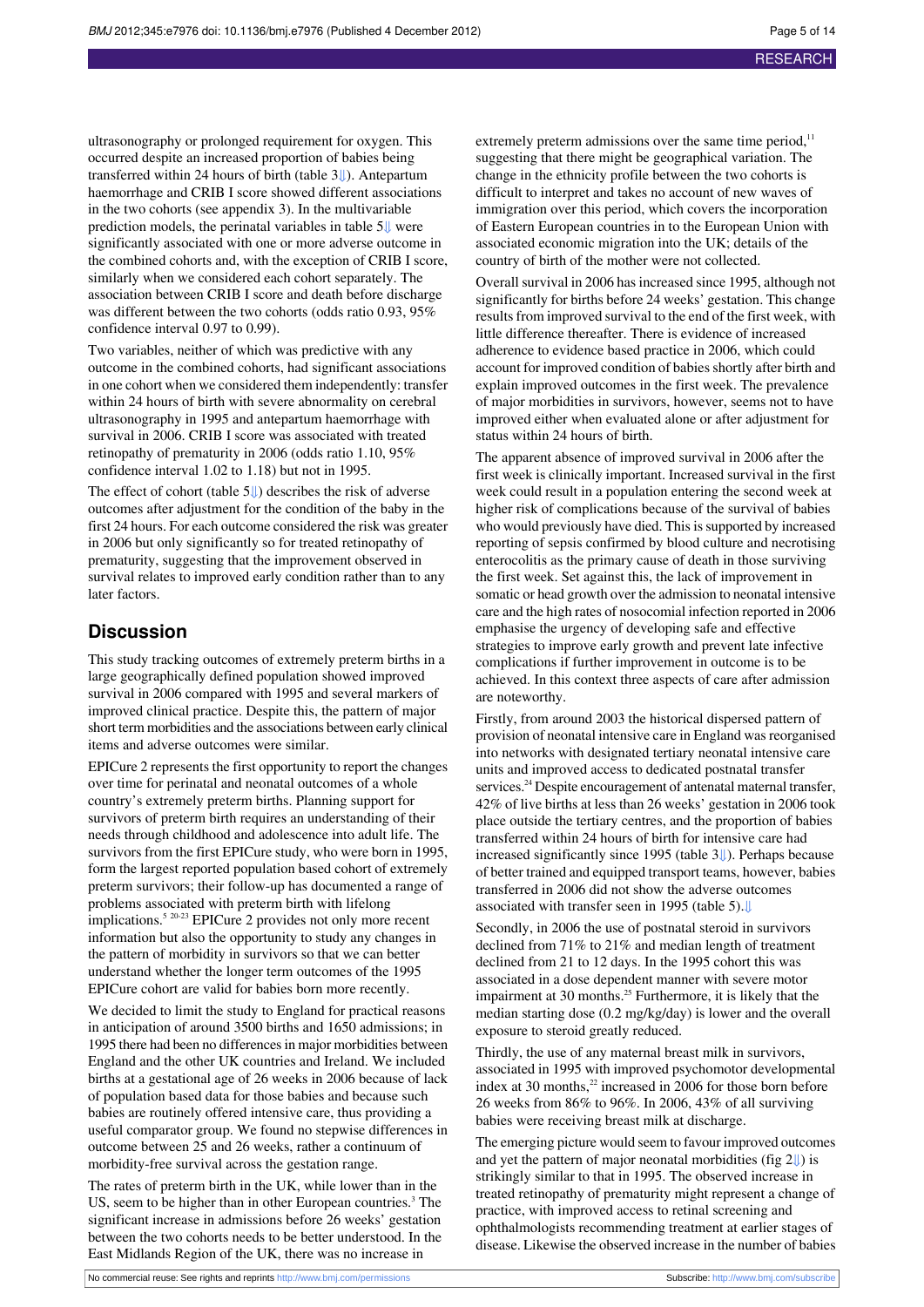being discharged while still receiving supplementary oxygen, which is associated with earlier discharge from hospital, is likely to represent improved access to community nursing support. Neither explanation can be confirmed. Some of the variation in the strength of associations apparent in the analyses is probably because of the increased size of the 2006 cohort. A small change in reporting in 2006 to distinguish antepartum haemorrhage from placental abruption could explain the differential effect in the two cohorts, and different clinical indications for treatment of retinopathy could account for the altered association with CRIB I score. The most striking outcome of these analyses, however, is the consistency between the two cohorts and the lack of evidence, after adjustment for the condition of the baby shortly after birth, of improved survival or changed proportion of survivors with either bronchopulmonary dysplasia or severe abnormality on cerebral ultrasonography.

Clinical condition around the time of preterm birth is increasingly understood to be a critical determinant of later outcome.<sup>26 27</sup> <sup>28</sup> The consistency of the predictive models for short term outcomes across the two EPICure cohorts suggests that early predictors of outcomes in the 1995 cohort<sup>25</sup> will remain predictive of longer term outcomes in the 2006 cohort.

In the context of other population based studies, direct international comparisons are complicated by a lack of standardised data collection. In a review including population based reports of live births before 26 weeks' gestation between 1995 and  $2000$ ,<sup>2</sup> survival for the 1995 EPICure cohort seemed to be the lowest, with the highest being from the northern part of Sweden. This was attributed to a positive approach on the part of both obstetricians and neonatologists with centralisation of specialist services and high rates of caesarean section and provision of neonatal intensive care.<sup>29</sup> Subsequently the EXPRESS study reported outcomes for 1011 births between 22 and 26 weeks' gestation from the whole of Sweden for 2004-07, with high survival at 12 months of age (70% of live births overall, 53% born at 23 weeks, and 85% born at 26 weeks).<sup>30</sup> We derived a definition of survival without major morbidity for the EPICure 2006 cohort (table [2⇓](#page-9-0)) that is close to that used in the EXPRESS study. Three of the babies who survived to discharge, all of whom had major morbidity, died before their first birthday. Despite such big differences in survival between the two studies, the proportions of survivors without major morbidity at one year in the EPICure 2 (41%, 95% confidence interval 38% to 44%) and EXPRESS cohorts (45%, 41% to 50%) are similar.

#### **Strengths of this study**

The main strengths of this study are the size of the cohort, representing a complete national cohort and recruited with high ascertainment, and the quality of the data. All the babies were born over a short time span, and our findings are relevant to current practice. We received high cooperation from clinical staff and are confident that ascertainment is virtually 100%. As in the first study, all outlying and ambiguous data were checked with contributors and further checked and corrected if necessary at analysis. All data were double entered to check validity, in contrast with the first study in which only 10% of data were double entered.

We constrained our definitions of variables to match those of the original study, and it was therefore possible to track changes over time in clinical outcomes for this important vulnerable population. Additionally, in 2006 enhanced data were collected for all births, including stillbirths, so that outcomes could reliably be expressed with relevant denominatorsincluding total and live births and that further analyses could be undertaken to understand determinants of condition at birth.

#### **Limitations of the study**

In 2006 it was not possible to collect these data electronically because of patchy access to suitable computer facilities in maternity and neonatal units, and yet all data items would be expected to be available in the clinical record. The data collection imposed a huge volume of additional work for clinical staff and the checking of missing and ambiguous data is time consuming and causes delay in closing of databases and analysis. Since 2006, standardised electronic data have been collected in English neonatal units, and this is now almost universal with developing systems for the centralisation of data for audit and research purposes.<sup>31</sup> In future, electronic data captured for routine clinical purposes should be of sufficient quality to provide the basis for such studies, making them easier, less expensive, and with results more readily available.

Gestational age is the most important predictor of survival for the preterm baby and is favoured over birth weight as the principal criterion for defining preterm cohorts. Nonetheless, the determination of gestation remains imprecise. Best practice for the estimate of gestation has changed over time; consequently a different algorithm was used for each cohort. This produced only minor differences in survival and major morbidities, so for this reason and for ease of comparison with other contemporary cohorts, we have presented outcomes for the 2006 cohort with the contemporary algorithm.

#### **Recent changes in neonatal practice**

It is important to consider whether changes since 2006 might have affected our findings. We are not aware of any reliable data supporting further centralisation of delivery of babies born before 27 weeks' gestation in England or further improvement in the condition of babies at birth. Interest continues in minimising overexpansion of the lungs at birth and exposure to unnecessarily high concentrations of oxygen.<sup>32</sup> Randomised trials have confirmed that the early application of nasal continuous positive airway pressure (CPAP) to babies who establish breathing spontaneously<sup>33 34</sup> and, more recently, the use of nebulised surfactant replacement<sup>35</sup> can reduce the number of babies who require endotracheal intubation. The role of probiotics to prevent sepsis, necrotising enterocolitis, and death remains controversial.<sup>36</sup> Few babies born between 22 and 26 weeks' gestation are included in the published trials of any of these interventions, and longer term outcomes have not been reported. Other factors that might in time feed through to better outcomes include collaborative quality improvement initiatives,<sup>37</sup> which through the introduction of standardised "care bundles," have been shown to be effective in reducing catheter related sepsis in newborn infants.<sup>38</sup> Given the lack of change in the pattern of morbidity in surviving extremely preterm babies between 1995 and 2006, a period when evidence based practice was increasing, it seems unlikely that it has changed since 2006.

#### **Summary**

Our findings support the validity of using longer term outcome data from the 1995 EPICure cohort when considering the prognosis for contemporary babies. Though the pattern of major short term morbidities and the associations of early clinical items with adverse outcomes were similar, there has been a 44% increase in the numbers of extremely immature babies being admitted to our neonatal intensive care units. Increased admissions, increased survival, and unchanged rates of major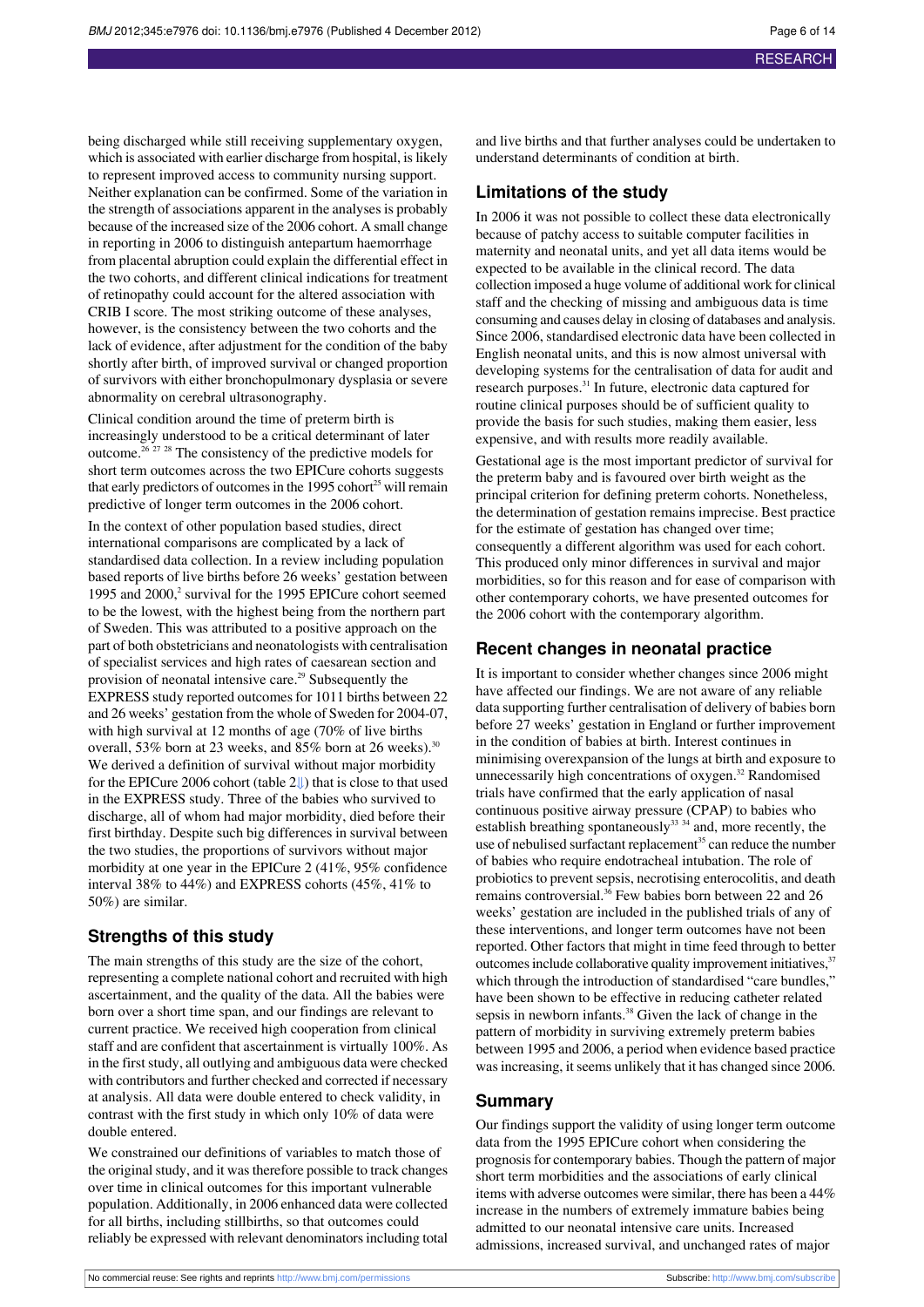adverse outcomes suggest that the while the total number of children surviving extremely preterm birth free from impairments will rise, so will the number with long term health problems. This represents an important increase in workload for health, educational, and social services.

We are grateful for the cooperation of the Confidential Enquiry into Maternal and Child Health (CEMACH); for the help of Kerry Montoute, Elizabeth Rushmer, Rachel Lee, and Catherine Kelly in the EPICure 2 office at Homerton University Hospital NHS Foundation Trust; for database development by Martin Perkins and data entry by Helen Holden at the University of Leicester; and particularly for the staff of contributing hospitals listed in appendix 5. The perinatal component of the EPICure studies was sponsored by Queen Mary, University of London. NM receives part funding from the Department of Health's NIHR Biomedical Research Centre's funding scheme at UCLH/UCL.

Independent members of EPICure 2 perinatal committee

Zarko Alfirevic, Alan Gibson, Shona Golightly, Alison Miller, Michael Webb, Andrew Wilkinson.

Independent members of EPICure studies steering committee

Peter Brocklehurst (chairman), Jane Abbott, Andrew Bush, Richard Cooke, Noreen Maconochie, Alison Matthews, David Matthews, Richard Morton, Maggie Redshaw, David Taylor, Nigel Turner, Diane Turner, Patrick Walsh.

Contributors: KLC and NM developed the hypothesis; KLC and ESD supervised the data collection; FS collected data for both EPICure cohorts and led the validation of EPICure 2 data; KLC, EMH, and SH analysed the data. KLC wrote the first draft and coordinated the production of the manuscript and is guarantor. All authors were involved in the interpretation of the data and writing the report; all have approved the final version.

Funding: The study was funded by the Medical Research Council (G0401525). The funders had no role in study design, data collection, data analysis, data interpretation, or writing of the report.

Competing interests: All authors have completed the ICMJE uniform disclosure form at [www.icmje.org/coi\\_disclosure.pdf](http://www.icmje.org/coi_disclosure.pdf) (available on request from the corresponding author) and declare: no support from any organisation for the submitted work**;** no financial relationships with any organisations that might have an interest in the submitted work in the previous three years and no other relationships or activities that could appear to have influenced the submitted work.

Ethical approval: The study was approved by the East London Research Committee (ref No 05/Q0605/107). Further approval was obtained (PIAG 3-07(f)/2005) to collect data without explicit consent. For surviving infants we sought consent to use the data, maintain contact with the family, and to arrange for long term developmental assessment.

Data sharing: The EPICure studies are subject to a data sharing policy that may be downloaded from [www.epicure.ac.uk](http://www.epicure.ac.uk/).

- Marlow N. Neurocognitive outcome after very preterm birth. Arch Dis Child Fetal Neonatal Ed 2004;89:F224-8.
- 2 Saigal S, Doyle LW. An overview of mortality and sequelae of preterm birth from infancy to adulthood. Lancet 2008;371:261-9.
- Field D, Draper ES, Fenton A, Papiernik E, Zeitlin J, Blondel B, et al. Rates of very pre birth in Europe and neonatal mortality rates. Arch Dis Child Fetal Neonatal Ed 2009;94:F253-6.
- Costeloe K, Hennessy E, Gibson AT, Marlow N, Wilkinson AR. The EPICure study: outcomes to discharge from hospital for infants born at the threshold of viability. Pediatrics 2000;106:659-71.
- Johnson S, Fawke J, Hennessy E, Rowell V, Thomas S, Wolke D, et al. Neurodevelopmental disability through 11 years of age in children born before 26 weeks of gestation. Pediatrics 2009;124:e249-57.
- 6 Roberts D, Dalziel S. Antenatal corticosteroids for accelerating fetal lung maturation for women at risk of preterm birth. Cochrane Database Syst Rev 2006;4:CD00454.
- McCall EM, Alderdice F, Halliday HL, Jenkins JG, Vohra S. Interventions to prevent hypothermia at birth in preterm and/or low birthweight infants. Cochrane Database Syst Rev 2010;3:CD004210.
- 8 Suresh GK, Soll RF. Overview of surfactant replacement trials. J Perinatology 2005;25:S40-4.
- AAP Committee on Fetus and Newborn. Postnatal corticosteroids to prevent or treat bronchopulmonary dysplasia. Pediatrics 2010;126:800-8.
- 10 Marlow N, Gill AB. Establishing neonatal networks: the reality. Arch Dis Child Fetal Neonatal Ed 2007;92:F137-42.
- 11 Field DJ, Dorling JS, Manktelow BN, Draper ES. Survival of extremely premature babies in a geographically defined population: prospective cohort study of 1994-9 compared with 2000-5. BMJ 2008;336:1221-3.
- 12 Doyle LW, Roberts G, Anderson PJ; the Victorian Infant Collaborative Study Group. Changing long-term outcomes for infants 500-999g birthweight in Victoria, 1979-2005. Arch Dis Child Fetal Neonatal Ed 2011;96:F443-7.
- 13 Hintz SR, Kendrick DE, Wilson-Costello DE, Das A, Bell EF, Vohr BR, et al. Early-childhood neurodevelopmental outcomes are not improving for infants born at <25 weeks' gestational age. Pediatrics 2011;127:62-70.
- 14 Draper ES, Alfirevic Z, Stacey F, Hennessy E, Costeloe K, for the EPICure Study Group. An investigation into the reporting and management of late terminations of pregnancy (22+0 to 26+6 weeks gestation) within NHS Hospitals in England in 2006: the EPICure 2 preterm cohort study. BJOG 2012;119:710-5.
- 15 Antenatal care: routine care for the healthy pregnant woman. NICE guideline. RCOG Press, 2008. [www.rcog.org.uk.](http://www.rcog.org.uk)
- 16 Jobe AH, Bancalari E. Bronchopulmonary dysplasia. Am J Respir Crit Care Med 2001;163:1723-9.
- 17 International Committee for the Classification of Retinopathy of Prematurity. The international classification of retinopathy of prematurity revisited. Arch Ophthalmo. 2005;123:991-9.
- 18 Neonatal survey report 2006. Department of Health Sciences, University of Leicester.
- 19 International Neonatal Network. The CRIB (clinical risk index for babies) score: a tool for assessing initial neonatal risk and comparing performance of neonatal intensive care units. Lancet 1993;342:193-8.
- 20 Johnson S, Hollis C, Kochhar P, Hennessy EM, Wolke D, Marlow N. Autism spectrum disorders in extremely preterm children. J Pediatrics 2010;156:525-31.
- Fawke J, Lum S, Kirkby J, Hennessy EM, Marlow N, Rowell V, et al. Lung function and respiratory symptoms at 11 years in children born extremely preterm. Am J Respir Crit Care Med 2010;182:237-45.
- McEniery CM, Bolton CE, Fawke J, Hennessy EM, Stocks J, Wilkinson JR, et al. Cardiovascular consequences of extreme prematurity: the EPICure study. J Hypertens 2011;29:1367-73.
- 23 Walker SM, Franck LS, Fitzgerald M, Myles J, Stocks J, Marlow N. Long-term impact of neonatal intensive care and surgery on somatosensory perception in children born extremely preterm. Pain 2009;141:79-87.
- 24 Department of Health Expert Working Group. Neonatal intensive care services: report of the consultation. Department of Health, 2003.
- 25 Wood NS, Costeloe K, Gibson AT, Hennessy E, Marlow N, Wilkinson AR for the EPICure study group. The EPICure study: associations and antecedents of neurological and developmental disability at 30 months of age following extremely preterm birth. Arch Dis Child Fetal Neonatal Ed 2005;90:134-40.
- 26 Johnson S, Wolke D, Hennessy E, Marlow N. Educational outcomes in extremely prete children: neurophysychological correlates and predictors of attainment. Dev Neuropsychol 2011;36:74-95.
- 27 Messerschmidt A, Olishar M, Birnbachedr R, Sauer A, Weber M, Pushnig D, et al. Is it possible to make a reliable prognosis within the first hour of life for very low birthweight infants delivered after preterm rupture of membranes? Neonatology 2011;99:146.
- 28 Beaino G, Khoshnood B, Kaminski M, Pierrat V, Marret S, Matis J, et al, EPIPAGE Study Group. Predictors of cerebral palsy in very preterm infants: the EPIPAGE prospective population-based cohort study. Dev Med Child Neurol 2010;52:e119-25.
- 29 Hakansson S, Farooqi A, Holmgren PA, Serenius F, Hogberg U. Proactive management promotes outcome in extremely preterm infants: a population based comparison of two perinatal management strategies. Pediatrics 2004;114:58-64.
- 30 EXPRESS Group. One-year survival of extremely preterm infants after active perinatal care in Sweden. JAMA 2009;301:2225-33.
- 31 Spencer A, Modi N. National neonatal data to support specialist care and improve infant outcomes. Arch Dis Child Fetal Neonatal Ed 2012 Jan 3, epub ahead of print
- 32 Dawson JA, Vento M, Finer NN, Rich W, Saugstad OD, Morley CM, et al. Managing oxygen therapy during delivery room stabilization of preterm infants. J Pediatrics 2012;160:158-61.
- 33 Morley CJ, Davis PG, Doyle LW, Brion LP, Hascoet J-M, Carlin JB for the COIN Trial Investigators. Nasal CPAP or intubation at birth for very preterm infants. N Engl J Med 2008;358:700-8.
- 34 SUPPORT Study Group. Early CPAP versus surfactant in extremely preterm infants. N Engl J Med 2010;362:1970-9.
- 35 Gopel W, Kribs A, Ziegler A, Laux R, Hoehn T, Wieg C, et al. Avoidance of mechanical ventilation by surfactant treatment of spontaneously breathing preterm infants (AMV): an open-label, randomised, controlled trial. Lancet 2011;378:1627-34.
- 36 Indrio F, Neu J. The intestinal microbiome of infants and the use of probiotics. Curr Opin Pediatr 2011;23:145-50.
- 37 Horbar JD. The Vermont Oxford Network: evidence-based quality improvement for neonatology. Pediatrics 1999;103:350.
- 38 Schulman J, Stricof R, Stevens TP, Horgan M, Gase K, Holzman IR, et al. Statewide NICU central-line-associated bloodstream infection rates decline after bundles and checklists. Pediatrics 2011;127:436-44.

**Accepted:** 09 November 2012

#### Cite this as: BMJ 2012;345:e7976

This is an open-access article distributed under the terms of the Creative Commons Attribution Non-commercial License, which permits use, distribution, and reproduction in any medium, provided the original work is properly cited, the use is non commercial and is otherwise in compliance with the license. See: [http://creativecommons.org/licenses/by](http://creativecommons.org/licenses/by-nc/2.0/)[nc/2.0/](http://creativecommons.org/licenses/by-nc/2.0/) and <http://creativecommons.org/licenses/by-nc/2.0/legalcode>.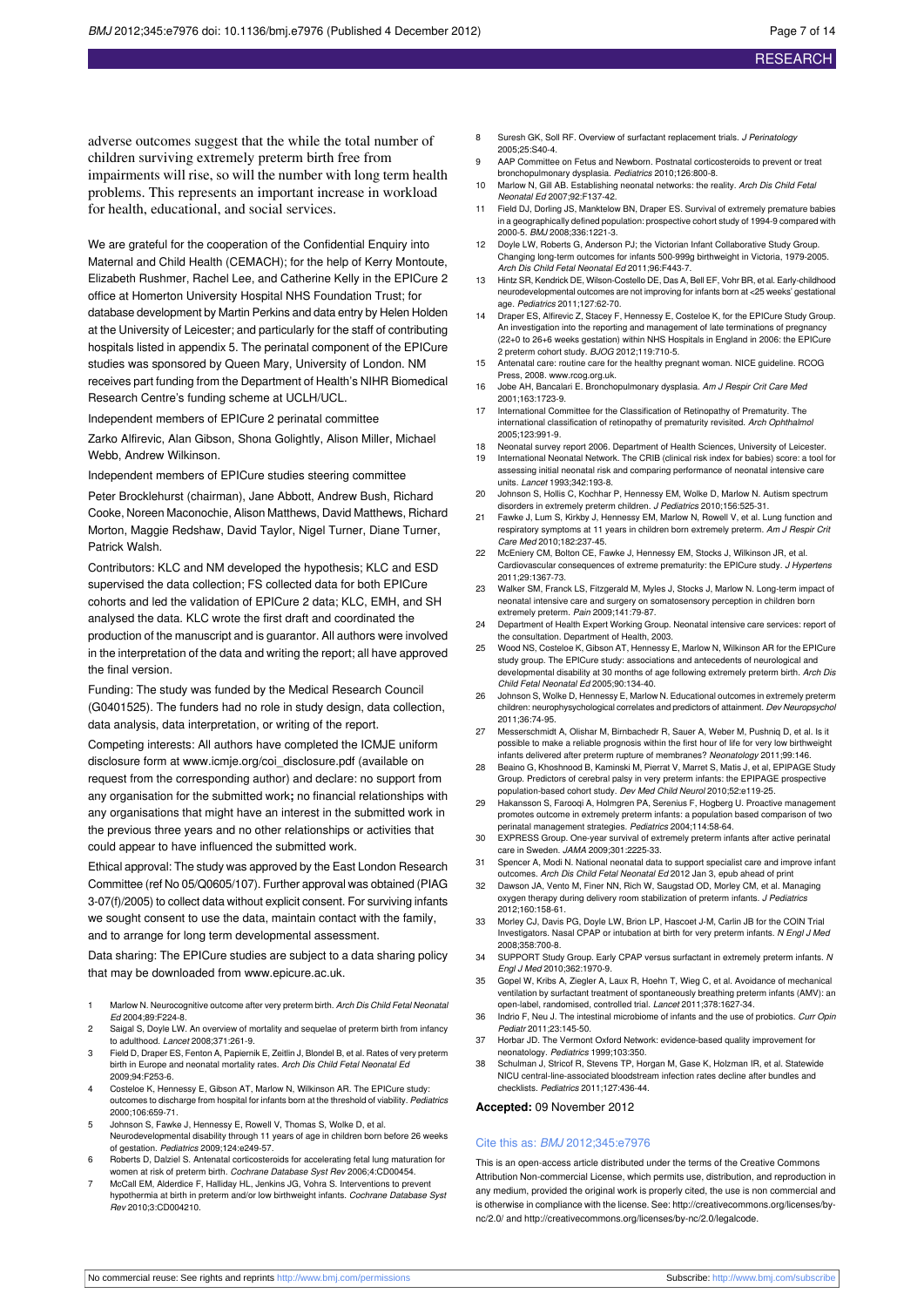#### **What is already known on this topic**

Mortality and morbidity are high after extremely preterm birth

Children who survive preterm birth experience a range of problems requiring additional help from health, educational, and social services and with lifelong implications

#### **What this study adds**

Between 1995 and 2006, the number of admissions to neonatal intensive care units of babies born between 22 and 25 weeks' gestation increased by 44%

Survival of babies born between 22 and 25 weeks' gestation has increased, but the proportion of survivors with major neonatal morbidity is unchanged

These changes suggest that the total number of children in the community with lifelong health problems attributable to extremely preterm birth will rise

## <span id="page-7-0"></span>**Tables**

Table 1| Perinatal characteristics of births between 22 and 26 weeks' gestation in 2006 and survival to discharge from hospital. Figures **are numbers (percentages, as shown), unless stated otherwise**

|                                                                                                  |               |               |                | Gestational age (weeks) |               |                |          |
|--------------------------------------------------------------------------------------------------|---------------|---------------|----------------|-------------------------|---------------|----------------|----------|
|                                                                                                  | 22            | 23            | 24             | 25                      | 26            | 22-26          | P value* |
| Births (including all stillbirths)                                                               |               |               |                |                         |               |                |          |
| Total                                                                                            | 478           | 594           | 636            | 692                     | 733           | 3133           |          |
| Antepartum stillbirths                                                                           | 158           | 153           | 133            | 140                     | 131           | 715            |          |
| Alive at onset of labour† (%<br>total births)                                                    | 272 (57)      | 416 (70)      | 494 (78)       | 550 (80)                | 594 (81)      | 2326 (74)      |          |
| Intrapartum stillbirths                                                                          | 120           | 77            | 52             | 29                      | 14            | 292            |          |
| Time of intrauterine death<br>unknown                                                            | 48            | 25            | 9              | $\overline{2}$          | 8             | 92             |          |
| <b>Live births</b>                                                                               |               |               |                |                         |               |                |          |
| Total (% alive at onset of<br>labour)                                                            | 152 (56)      | 339 (81)      | 442 (89)       | 521 (95)                | 580 (98)      | 2034 (87)      | < 0.001  |
| Birth in hospital with<br>designated tertiary neonatal<br>intensive care unit (% live<br>births) | 69 (45)       | 163 (48)      | 254 (58)       | 343 (66)                | 350 (60%)     | 1179 (58%)     | < 0.001  |
| Active stabilisation withheld (%<br>live births)                                                 | 111/152 (73)  | 55/338 (16)   | 16/441(4)      | 4/520(1)                | 3/574(1)      | 189/2031 (9)   | < 0.001  |
| Admissions for palliative care                                                                   | 0             | $\mathbf{1}$  | $\overline{2}$ | $\mathbf 0$             | $\mathbf 0$   | 3              |          |
| <b>Admissions for intensive care</b>                                                             |               |               |                |                         |               |                |          |
| Total (% live births)                                                                            | 19 (13)       | 217(64)       | 381 (86)       | 498 (96)                | 571 (98)      | 1686 (83)      | < 0.001  |
| Any antenatal steroid (% of<br>admissions)                                                       | 8(42)         | 140 (65)      | 326 (86)       | 437 (88)                | 486 (86)      | 1397 (83)      | < 0.001  |
| Caesarean section (% of<br>admissions)                                                           | 1(5)          | 12(6)         | 55 (14)        | 153 (31)                | 250 (44)      | 471 (28)       | < 0.001  |
| Median (IQR) birth weight $(q)$ <sup><math>\ddagger</math></sup>                                 | 540 (509-574) | 600 (548-649) | 671 (610-730)  | 779 (699-850)           | 879 (787-970) | 750 (639-870)  | < 0.001  |
| Surfactant given at any time (%<br>admissions)                                                   | 18/19 (95)    | 215/217 (99)  | 379/381 (81)   | 490/498 (98)            | 567/571 (99)  | 1669/1686 (99) | 0.66     |
| Admission temperature <35°C<br>(% admissions)                                                    | 5/16(31)      | 60/206 (29)   | 64/374 (17)    | 58/495 (12)             | 37/562 (7)    | 224/1653 (14)  | < 0.001  |
| Total transferred§ within 24<br>hours (% admissions)                                             | 3/19(16)      | 53/217 (24)   | 84/381 (22)    | 85/498 (17)             | 74/571 (13)   | 299/1686 (18)  | < 0.001  |
| Survival to 28 days                                                                              |               |               |                |                         |               |                |          |
| Total                                                                                            | 5             | 88            | 226            | 378                     | 472           | 1169           |          |
| % of live births (95% CI)                                                                        | 3(1 to 8)     | 26 (21 to 31) | 51 (46 to 56)  | 73 (68 to 76)           | 81 (78 to 85) | 57 (55 to 60)  | < 0.001  |
| % of admissions (95% CI)                                                                         | 26 (9 to 51)  | 41 (34 to 47) | 59 (54 to 64)  | 76 (72 to 80)           | 83 (79 to 86) | 69 (67 to 72)  | < 0.001  |
| Survival to discharge                                                                            |               |               |                |                         |               |                |          |
| Total                                                                                            | 3             | 66            | 178            | 346                     | 448           | 1041           |          |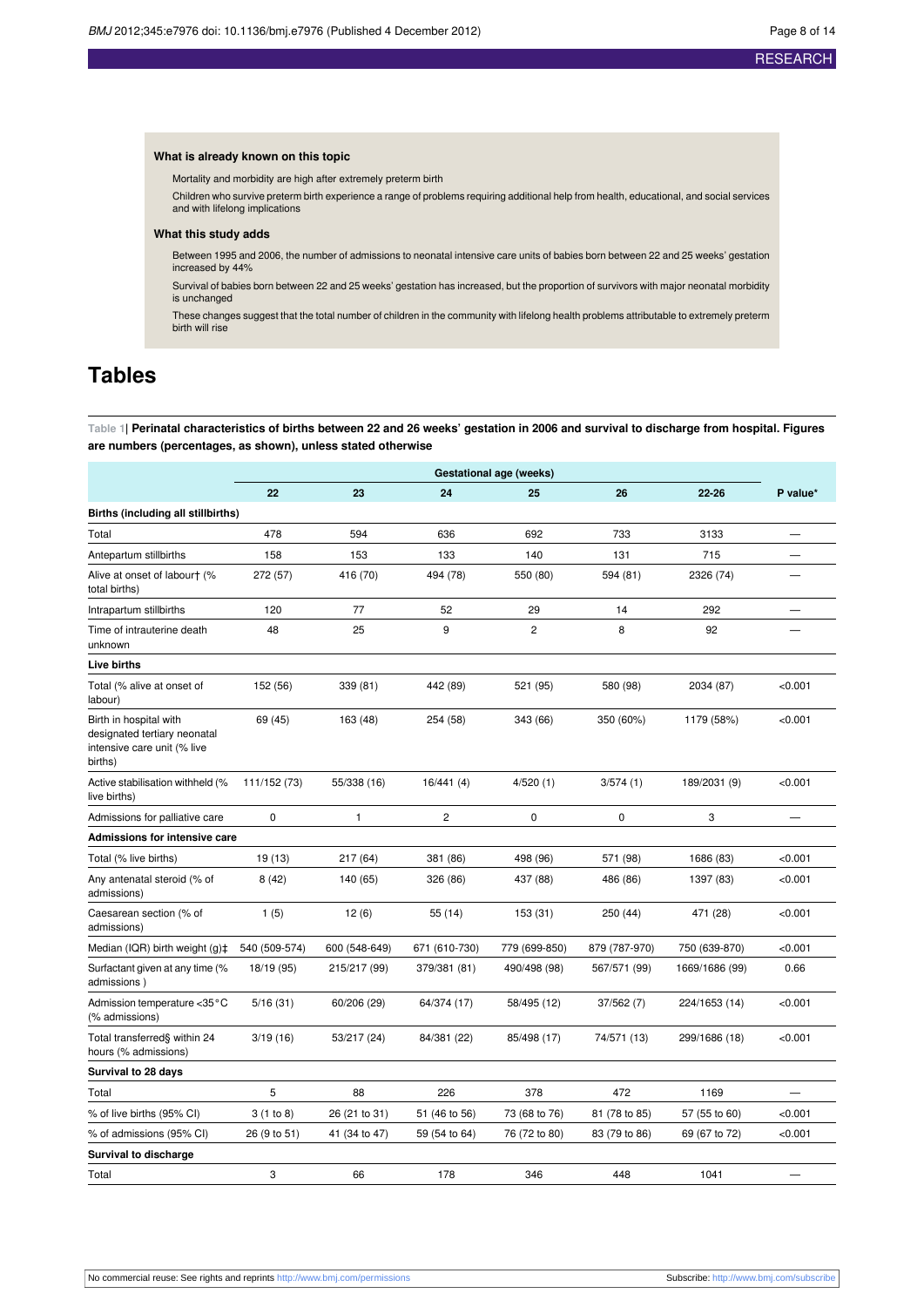#### **Table 1 (continued)**

|                                         | Gestational age (weeks) |               |               |               |               |               |          |
|-----------------------------------------|-------------------------|---------------|---------------|---------------|---------------|---------------|----------|
|                                         | 22                      | 23            | 24            | 25            | 26            | $22 - 26$     | P value* |
| % of live births (95% CI)               | 2(0 to 6)               | 19 (15 to 24) | 40 (36 to 45) | 66 (62 to 71) | 77 (73 to 81) | 51 (49 to 53) | < 0.001  |
| % of admissions (95% CI)                | 16 (3 to 40)            | 30 (24 to 37) | 47 (41 to 52) | 69 (65 to 74) | 78 (75 to 82) | 62 (59 to 64) | < 0.001  |
| Median age (days) at discharge<br>(IQR) | 124 (119-252)           | 134 (115-171) | 116 (98-141)  | 102 (87-1221) | $91(80-113)$  | 102 (86-113)  | < 0.001  |

IQR=interquartile range.

\*P value for association of gestational age using either logistic regression or regression with gestational age in days.

†Includes all births by caesarean section when fetus was known to be alive at beginning of procedure.

‡Missing for one baby born at 23 weeks' gestation. Birth weights for subgroups of live births and admissions by multiple birth, sex, and gestational age are given as appendix 2 (live births) and 3 (admissions).

§Transferred to another hospital for ongoing care within 24 hours of birth.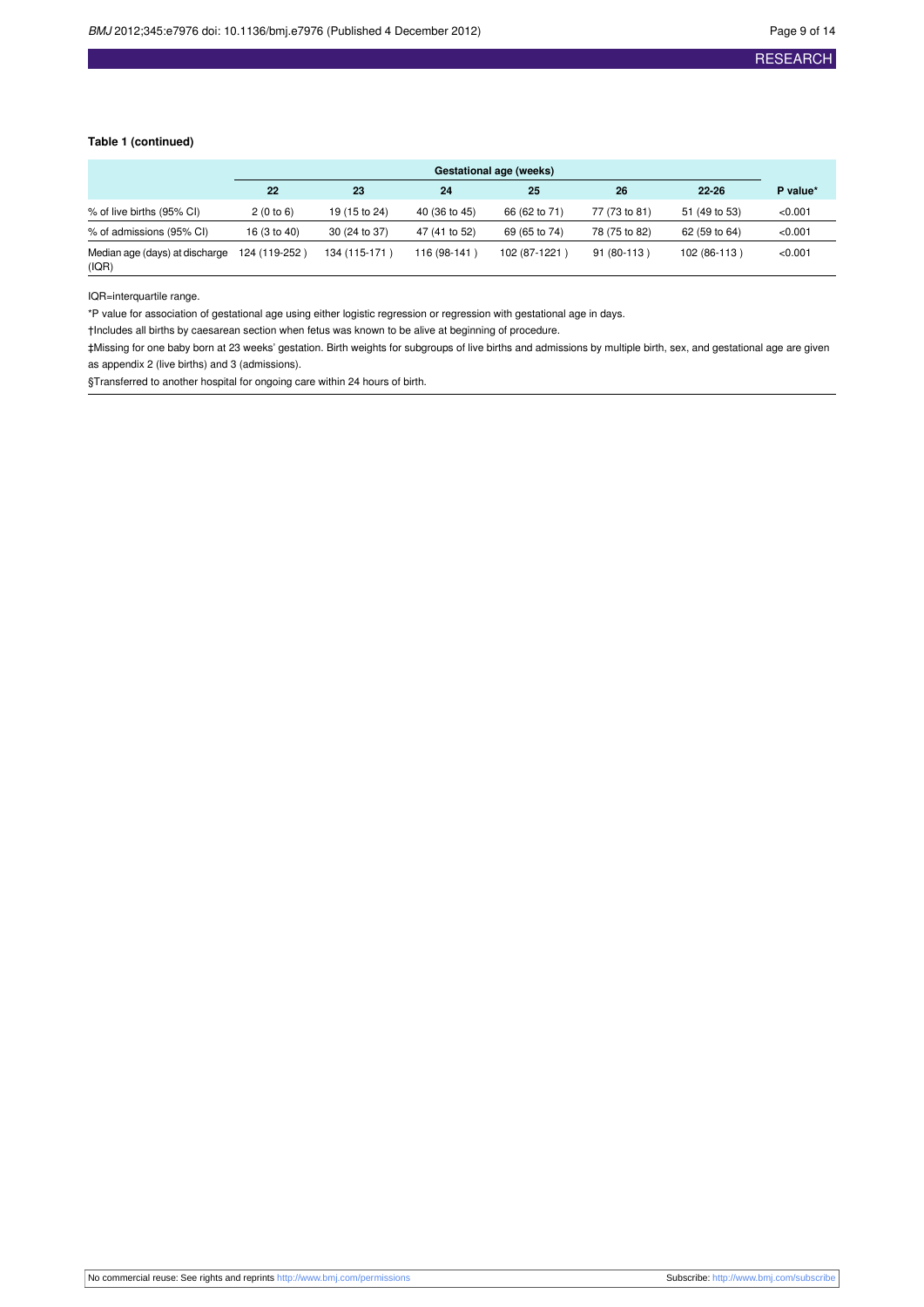<span id="page-9-0"></span>Table 2| Major neonatal morbidity among babies born between 22 and 26 weeks' gestation who survived to discharge, England, 2006. **Figures are numbers (percentage, 95% confidence interval)**

|                                                                                                                                                                                                          | <b>Gestational age (weeks)</b> |                                      |                   |                                                                             |                                                          |                    |          |
|----------------------------------------------------------------------------------------------------------------------------------------------------------------------------------------------------------|--------------------------------|--------------------------------------|-------------------|-----------------------------------------------------------------------------|----------------------------------------------------------|--------------------|----------|
|                                                                                                                                                                                                          | 22                             | 23                                   | 24                | 25                                                                          | 26                                                       | $22 - 26$          | P value* |
| <b>Total survivors</b>                                                                                                                                                                                   | 3                              | 66                                   | 178               | 346                                                                         | 448                                                      | 1041               |          |
| <b>Major morbidities</b>                                                                                                                                                                                 |                                |                                      |                   |                                                                             |                                                          |                    |          |
| Bronchpulmonary dysplasia 3 (100, 29 to 100) 57 (86, 76 to 94) 142 (80, 73 to 85) 231 (67, 62 to 72) 272 (61, 56 to 66) 705 (68, 65 to 71)<br>(supplementary oxygen at<br>36 weeks postmenstrual<br>age) |                                |                                      |                   |                                                                             |                                                          |                    | < 0.001  |
| Severe bronchopulmonary<br>dysplasia †                                                                                                                                                                   | 2 (67, 9 to 99)                | 42 (64, 51 to 75)                    | 95 (53, 46 to 61) |                                                                             | 136 (39, 34 to 45) 151 (34, 29 to 38) 426 (41, 38 to 44) |                    | < 0.001  |
| Retinopathy stage $\geq$ 3 (in at<br>least one eye)                                                                                                                                                      | 1 (33, 1 to 91)                | 28 (42, 30 to 55)                    | 63 (36, 29 to 43) | 73 (21, 17 to 26)                                                           | 48 (11, 8 to 14)                                         | 213 (21, 18 to 23) | < 0.001  |
| Laser treatment for<br>retinopathy                                                                                                                                                                       | 0(0, 0 to 71)                  | 22 (33, 22 to 46)                    | 48 (27, 21 to 34) | 57 (7, 13 to 21)                                                            | 39 (9, 6 to 12)                                          | 166 (16, 14 to 19) | < 0.001  |
| Severe abnormality on last<br>available cerebral<br>ultrasound scan‡                                                                                                                                     | 1 (33, 1 to 91)                | 4 (6, 2 to 15)                       | 27 (15, 10 to 21) | 50 (15, 11 to 19)                                                           | 53 (12, 9 to 15)                                         | 135 (13, 11 to 15) | 0.87     |
| Laparotomy for necrotising<br>enterocolitis                                                                                                                                                              | 1 (33, 1 to 91)                | 4 (6, 2 to 15)                       | 20 (11, 7 to 17)  | 25 (7, 5 to 11)                                                             | 29 (6, 4 to 9)                                           | 79 (8, 6 to 9)     | 0.020    |
| <b>Other morbidities</b>                                                                                                                                                                                 |                                |                                      |                   |                                                                             |                                                          |                    |          |
| z score <- 2 at 40 weeks postmenstrual age:                                                                                                                                                              |                                |                                      |                   |                                                                             |                                                          |                    |          |
| Weight                                                                                                                                                                                                   | 1 (33, 1 to 91)                | 37 (57, 44 to 69)                    | 90 (51, 43 to 58) | 143 (43, 37 to 48)                                                          | 183 (41, 37 to 46)                                       | 454 (44, 41 to 48) | < 0.001  |
| Occipitofrontal<br>circumference                                                                                                                                                                         | 0(0 to 71)                     | 29 (46, 33 to 59)                    | 62 (36, 29 to 44) | 78 (25, 20 to 30)                                                           | 82 (20, 16 to 24)                                        | 251 (26, 23 to 29) | < 0.001  |
| Treated patent ductus<br>arteriosus§                                                                                                                                                                     | 2 (67, 9 to 99)                | 50 (77, 65 to 86)                    |                   | 118 (68, 61 to 75) 162 (49, 44 to 55) 168 (41, 36 to 46)                    |                                                          | 500 (51, 46 to 54) | < 0.001  |
| Patent ductus arteriosus<br>treated surgically                                                                                                                                                           | 2 (67, 9 to 99)                | 24 (36, 25 to 49)                    | 41 (23, 17 to 30) | 59 (17, 13 to 22)                                                           | 40 (9, 6 to 12)                                          | 166 (16, 14 to 18) | < 0.001  |
| Gram negative bacteraemia<br>>72 hours after birth                                                                                                                                                       | 0(0, 0 to 71)                  | 12 (18, 10 to 30)                    | 22 (13, 8 to 18)  | 19 (6, 3 to 9)                                                              | 28 (6, 4 to 9)                                           | 81 (8, 6 to 10)    | 0.001    |
| Coagulase negative<br>staphylococcal bacteraemia<br>>72 hours after birth                                                                                                                                |                                | 3 (100, 29 to 100) 37 (56, 43 to 68) |                   | 106 (61, 53 to 68) 179 (52, 47 to 58) 189 (43, 38 to 48) 514 (50, 47 to 53) |                                                          |                    | < 0.001  |
| Positive fungal blood culture<br>at any age                                                                                                                                                              | 0(0, 0 to 71)                  | 2 (3, 0 to 11)                       | 9(5, 2 to 9)      | 17 (5, 3 to 8)                                                              | 8 (2, 1 to 4)                                            | 36 (4, 2 to 5)     | 0.018    |
| Survival without major<br>morbidity                                                                                                                                                                      | 1 (33, 1 to 91)                | 15 (23, 13 to 35)                    | 52 (29, 23 to 37) |                                                                             | 133 (38, 33 to 44) 222 (50, 45 to 54) 423 (41, 38 to 44) |                    | < 0.001  |

\*P value for association of gestational age using either logistic regression or regression with gestational age in decimal weeks.

†Severe bronchopulmonary dysplasia defined as still receiving mechanical ventilatory support and/or in ≥30% or >0.1L/min supplementary oxygen. <sup>it</sup> ‡Severe abnormality on cerebral ultrasonography defined as scan showing one or more of ventriculomegaly, parenchymal cysts, haemorrhagic parenchymal infarction.

§Patent ductus arteriosus treated with either indometacin, ibuprofen, or surgical ligation

¶Major morbidity defined as any of: severe abnormality on cerebral ultrasonography, severe bronchopulmonary dysplasia, retinopathy of prematurity stage 3 or more, or laparotomy for necrotising enterocolitis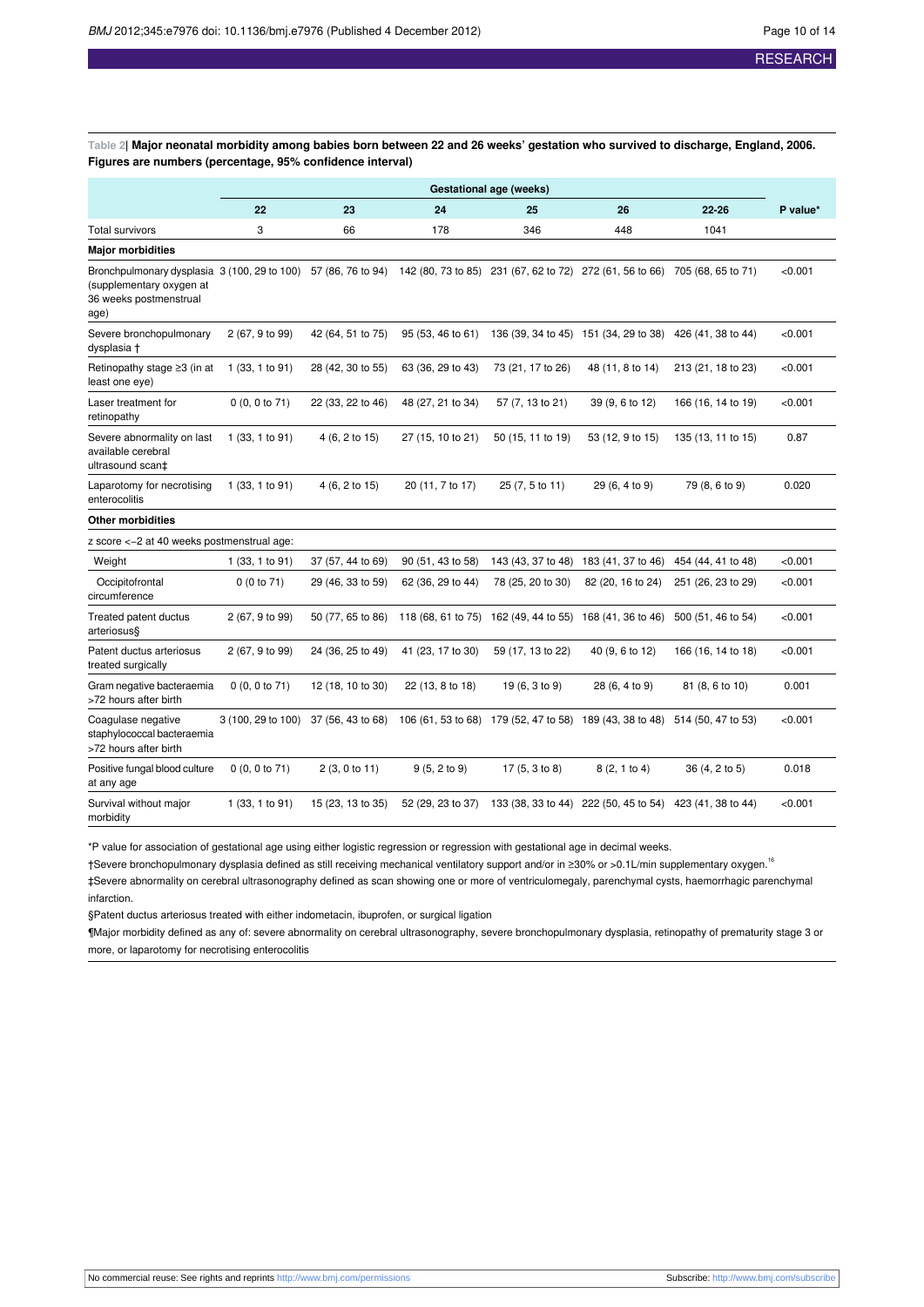<span id="page-10-0"></span>Table 3| Population characteristics of admissions to intensive care of babies born between 22 and 25 weeks' gestation in England in EPICure (March to December 1995) and EPICure 2 (January to December 2006) cohorts. Figures are numbers (percentages) unless stated **otherwise**

|                                          | <b>EPICure</b>  | <b>EPICure 2</b> | <b>Difference</b>                    |
|------------------------------------------|-----------------|------------------|--------------------------------------|
|                                          | $(n=666)$       | $(n=1115)$       | $(95 \text{ CI})$                    |
| Singletons                               | 474 (71)        | 821 (74)         | $2.5$ ( $-2$ to $7$ )                |
| Male                                     | 357 (54)        | 580 (52)         | $-2$ ( $-7$ to 3)                    |
| Median (IQR) birth weight (g)+           | 695 (620-787)   |                  | 697 (610-779) $-2 g (-14 g to 10 g)$ |
| Maternal ethnicity:                      |                 |                  |                                      |
| White                                    | 495 (74)        | 728 (65)         | $-9$ (-13 to $-5$ )***               |
| Afro-Caribbean                           | 103 (16)        | 216 (19)         | 4 (0 to 8) $*$                       |
| Indian subcontinent                      | 45(7)           | 117 (11)         | 4 (1 to 6)**                         |
| Other                                    | 12(2)           | 37(3)            | 1.5(0 to 3)                          |
| Missing                                  | 11(2)           | 17(2)            | $0$ (-1 to 1)                        |
| Obstetric problems:                      |                 |                  |                                      |
| Pre-eclampsia                            | 21/659(3)       | 52/1110(5)       | 1.5(0 to 3)                          |
| Membranes ruptured >24 hours             | 160/659 (24)    | 306/1110 (27)    | $3(-1)$ to $7.5$ )                   |
| Cervical suture                          | 59/659 (9)      | 81/1110 (7)      | $-2$ ( $-4$ to 1)                    |
| Antepartum haemorrhage                   | 176/659 (27)    | 216/1112 (20)    | $-7$ (-11 to $-3$ )***               |
| Clinical diagnosis of chorioamnionitis   | 123/659 (19)    | 248/1081 (23)    | 4 (0 to 8)*                          |
| Any antenatal steroid                    | 448/661 (68)    | 911/1108 (82)    | 14 (10 to 19)***                     |
| Antenatal steroid >24 hours before birth | 273/661 (41)    | 551/1104 (50)    | 9 (4 to 13)***                       |
| Maternal tocolysis                       | 174/652 (27)    | 369/1109 (33)    | 7 (2 to $11$ )**                     |
| Caesarean section                        | 117/665 (18)    | 221/1113 (20)    | $2(-1 to 6)$                         |
| Heart rate >100 at 5 min                 | 556/645 (86)    | 985/1086 (91)    | $5(1 to 8)$ **                       |
| Admission temp <35°C                     | 255/626 (41)    | 187/1091 (17)    | $-24$ (-28 to $-19$ )***             |
| Transfer within 24 hours of birth        | 103/665 (16)    | 225/1115 (20)    | $5(1 to 8)^*$                        |
| Surfactant at any time                   | 574/664 (86)    | 1102/1115 (99)   | 12 (10 to 15)***                     |
| Median (IQR, range) CRIB I score         | 11 (8-14, 1-22) | $9(5-11, 1-23)$  | $-2$ ( $-3$ to $-2$ ) $\pm***$       |

IQR=interquartile range. \*P≤0.05, \*\* P≤0.01, \*\*\* P≤0.001. †Missing for one baby from 2006 cohort. ‡Difference in means.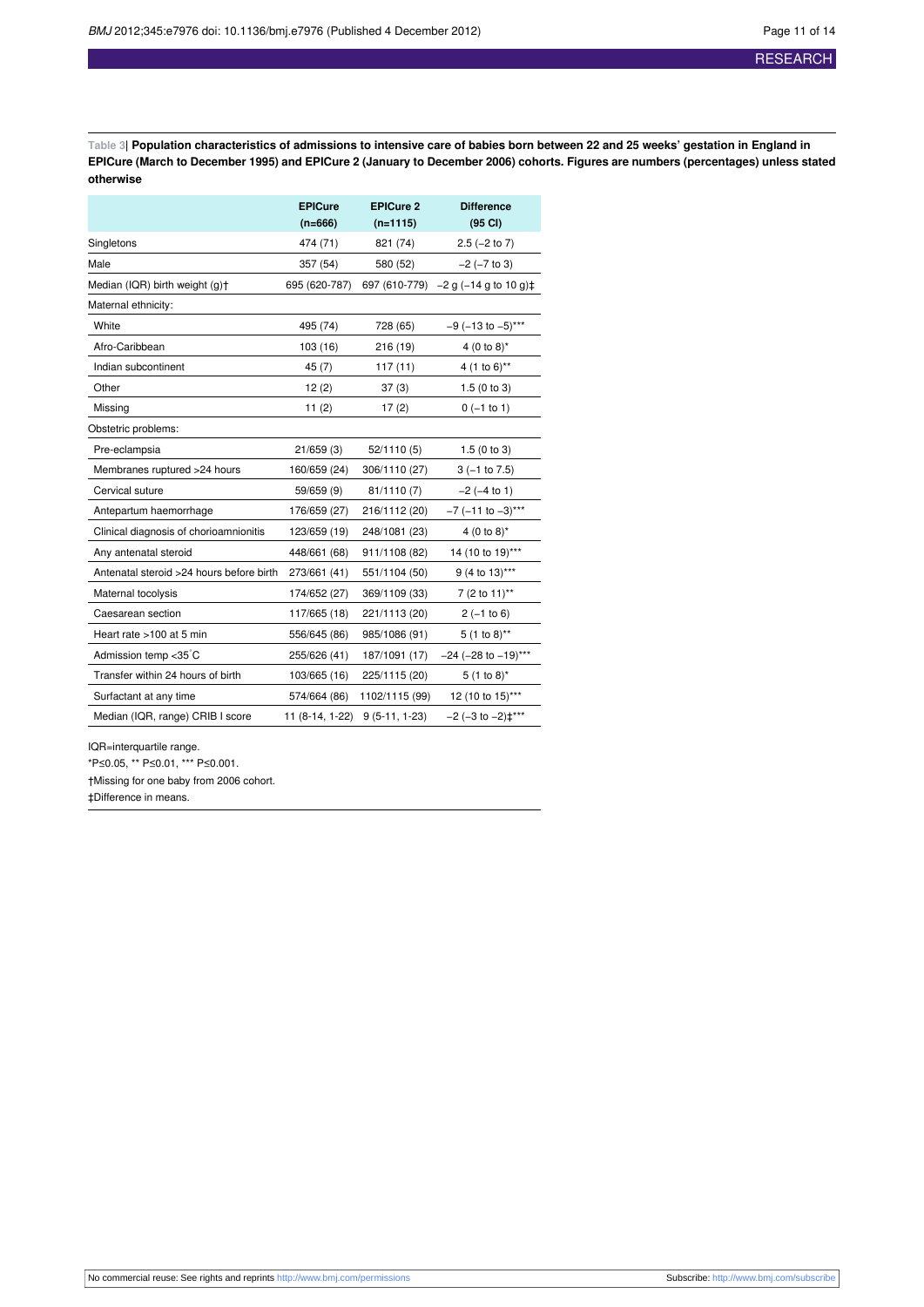<span id="page-11-0"></span>Table 4| Principal causes of death of babies admitted for intensive care in those born between 22 and 25 weeks' gestation in England in EPICure (March to December 1995) and EPICure 2 (January to December 2006) cohorts. Figures are numbers (percentages)

|                                                                      | EPICure $(n=400)$ | <b>EPICure 2 (n=522)</b> | % Difference (95% CI)     |
|----------------------------------------------------------------------|-------------------|--------------------------|---------------------------|
| Congenital malformation                                              | 6(2)              | 4(1)                     | $-1$ ( $-2$ to 1)         |
| Pulmonary insufficiency                                              | 119 (30)          | 85 (16)                  | $-13$ (-19 to $-8$ )***   |
| Respiratory distress syndrome/intracerebral<br>haemorrhage/infection | 125 (31)          | 174 (33)                 | $2(-4 to 8)$              |
| Late sequelae of ventilation                                         | 37(9)             | 40(8)                    | $-2$ ( $-5$ to 2)         |
| Infection                                                            | 32(8)             | 84 (16)                  | 8 (4 to 12)***            |
| Intracranial haemorrhage                                             | 17(4)             | 33(6)                    | $2(-1 to 5)$              |
| Necrotising enterocolitis                                            | 12(3)             | 63 (12)                  | $9(6 \text{ to } 12)$ *** |
| Other†                                                               | 42 (11)           | 35(7)                    | $-4$ (-8 to 0)*           |
| Not known                                                            | 10(3)             | 4(1)                     | $-2$ (-3 to 0)*           |

\*P≤0.05, \*\* P≤0.01, \*\*\* P≤0.001.

†In 2006 "other" deaths included pulmonary haemorrhage (n=18), renal failure (n=5), pulmonary hypoplasia (n=3), air leak and thromboembolism (n=2 of each), and one each of twin to twin transfusion, refractory hypotension, late encephalopathy, and operative complication of ligation of patent ductus arteriosus.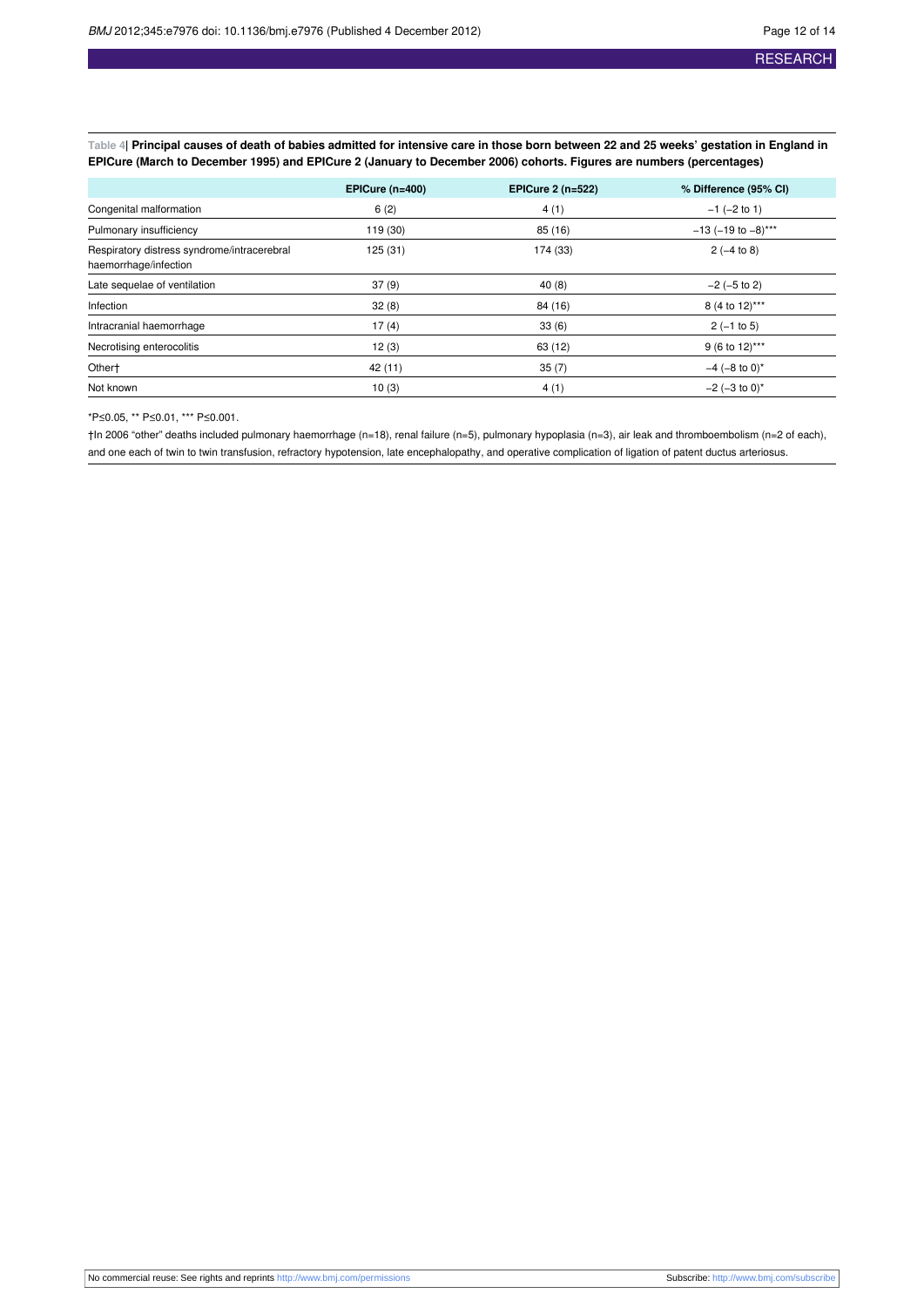<span id="page-12-0"></span>Table 5| Predictive multivariable models for inpatient deaths and four major neonatal morbidities in survivors born at 22-25 weeks' gestation **in 1995 and 2006. Figures are odds ratios (95% confidence intervals)**

|                                                      | Death before discharge                                     | Survivors (n=266 in 1995 and 593 in 2006) |                                                                                |                                         |                                            |  |  |  |
|------------------------------------------------------|------------------------------------------------------------|-------------------------------------------|--------------------------------------------------------------------------------|-----------------------------------------|--------------------------------------------|--|--|--|
|                                                      | for all admissions<br>(n=666 in 1995 and 1115<br>in 2006)* | Severe abnormality+<br>on cerebral scan‡  | <b>Bronchopulmonary</b><br>dysplasia (supplementary<br>oxygen at 36 weeks PMA) | Supplementary oxygen<br>at 40 weeks PMA | <b>Laser treatment for</b><br>retinopathy§ |  |  |  |
| <b>Total No included</b>                             | 1630                                                       | 847                                       | 830                                                                            | 821                                     | 851                                        |  |  |  |
| 2006 v 1995                                          | 1.10 (0.85 to 1.43)                                        | 1.17 (0.74 to 1.85)                       | 1.04 (0.72 to 1.50)                                                            | 1.12 (0.81 to 1.56)                     | 2.90 (1.71 to 4.92)                        |  |  |  |
| Significant clinical associates in combined cohorts: |                                                            |                                           |                                                                                |                                         |                                            |  |  |  |
| Gestational age (per<br>week)                        | 0.73 (0.62 to 0.86)                                        |                                           | 0.62 (0.45 to 0.85)                                                            | $0.61$ (-0.47 to 0.80)                  | 0.50 (0.37 to 0.67)                        |  |  |  |
| Birth weight (per SD)                                |                                                            |                                           | $0.69$ (0.52 to 0.91)                                                          | 0.73 (0.57 to 0.92)                     | 0.71 (0.53 to 0.06)                        |  |  |  |
| Male                                                 | 1.60 (1.27 to 2.01)                                        |                                           | 2.08 (1.48 to 2.91)                                                            | 1.76 (1.31 to 2.36)                     |                                            |  |  |  |
| Chorioamnionitis                                     | $0.61$ (0.46 to 0.82)                                      |                                           |                                                                                |                                         |                                            |  |  |  |
| Antenatal steroid¶                                   | $0.68$ (0.53 to 0.86)                                      | 0.55 (0.37 to 0.82)                       |                                                                                |                                         |                                            |  |  |  |
| <b>Tocolysis</b>                                     |                                                            |                                           |                                                                                | 1.51 (1.12 to 2.04)                     |                                            |  |  |  |
| Afro-Caribbean ethnicity                             |                                                            | 0.48 (0.27 to 0.86)                       |                                                                                |                                         | 0.26 (0.15 to 0.46)                        |  |  |  |
| Vaginal delivery                                     | 0.58 (0.43 to 0.78)                                        |                                           |                                                                                |                                         |                                            |  |  |  |
| Heart rate >100 at 5 min                             | 0.56 (0.37 to 0.84)                                        |                                           |                                                                                |                                         |                                            |  |  |  |
| Admission temperature<br>$\geq 35^{\circ}$ C         | 0.75 (0.56 to 1.00)                                        |                                           | 0.57 (0.33 to 0.98)                                                            | 0.64 (0.42 to 0.98)                     |                                            |  |  |  |
| CRIB 1 score** (per point):                          |                                                            |                                           |                                                                                |                                         |                                            |  |  |  |
| Combined cohort                                      |                                                            |                                           | 1.08 (1.00 to 1.15)                                                            | 1.07 (1.01 to 1.13)                     |                                            |  |  |  |
| 1995 cohort only                                     | 1.32 (1.24 to 1.40)                                        |                                           |                                                                                |                                         |                                            |  |  |  |
| 2006 cohort only                                     | 1.22 (1.17 to 1.27)                                        |                                           |                                                                                |                                         | 1.10 (1.02 to 1.18)                        |  |  |  |

PMA=postmenstrual age.

\*Odds ratios additionally adjusted for antepartum haemorrhage in 2006 cohort (OR 0.62, 95%CI 0.43 to 0.88). Interaction of CRIB I with cohort is significant hence values for separate cohorts are given.

†Defined as last available cerebral ultrasound scan with any of ventriculomegaly, parenchymal cysts, haemorrhagic parenchymal infarct.

‡Odds ratios additionally adjusted for transfer within 24 hours of birth in 1995 cohort only(OR 3.08, 95%CI 1.36 to 6.96).

§Odds ratios additionally adjusted for antepartum haemorrhage in 1995 cohort only (OR 2.74, 95%CI 1.28 to 5.88).

¶Antenatal steroid given to mother >24 hours before birth.

\*\*Clinical risk index for babies (CRIB I),<sup>19</sup> centred on mean score (9.5) of combined admitted cohorts and to zero in both individual year cohorts.